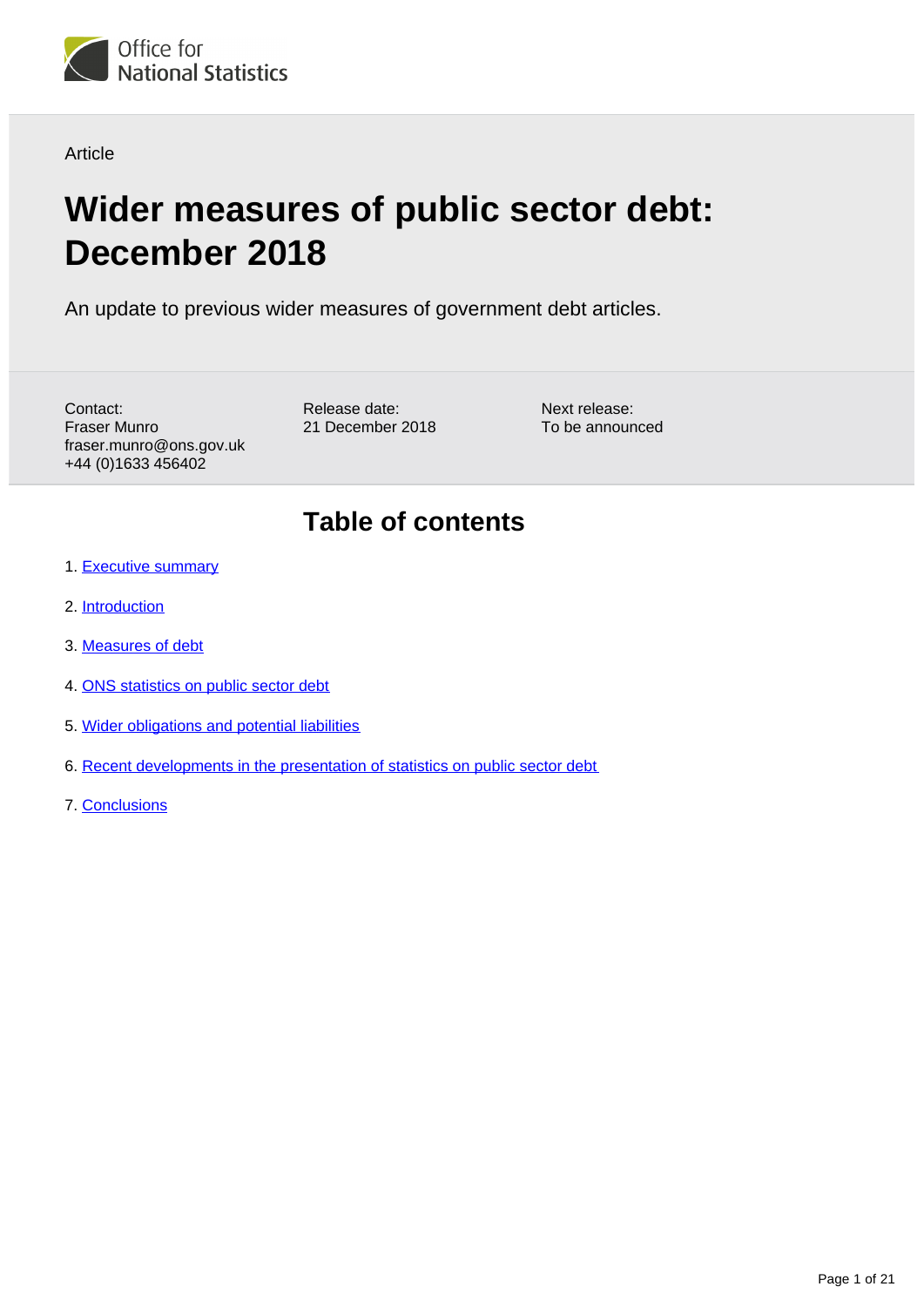## <span id="page-1-0"></span>**1 . Executive summary**

This article updates an article on [the wider measures of public sector net debt](https://www.ons.gov.uk/economy/governmentpublicsectorandtaxes/publicsectorfinance/articles/widermeasuresofpublicsectornetdebt/december2017) published by Office for National Statistics (ONS) in December 2017. That article, in turn, updated a series of previous articles, which discussed different measures of public sector debt. This article compares the coverage and composition of different measures of public sector and general government debt available from the UK National Accounts, public sector finances (PSF) statistics. It goes on to discuss wider contingent liabilities and obligations, which are not included within the national accounts framework, but which are published separately by ONS or within HM Treasury's Whole of Government Accounts, or in the Office for Budget Responsibility's (OBR) Fiscal Sustainability Reports.

Like the [first article in this series,](https://webarchive.nationalarchives.gov.uk/20160107025302/http:/www.ons.gov.uk/ons/rel/psa/wider-measures-of-public-sector-debt/july-2010/index.html) published in 2010, along with other publications from the OBR and the Institute for Fiscal Studies (IFS), this article also draws attention to the matter that government and public sector balance sheets include both liabilities and assets. Thus a wider, more complete, consideration of both assets and liabilities, both existing and possible future, is required to provide a balanced view of the economic health of the public sector. This wider form of analysis has since been adopted by the OBR, Institute for Fiscal Studies (IFS) and others, and is reflected in the developing work by HM Treasury in its Balance Sheet Review project.

## <span id="page-1-1"></span>**2 . Introduction**

Monitoring levels of public sector debt is a core aspect of government's management of fiscal risk. In its July 2018 publication [Managing Fiscal Risks: Government response to 2017 Fiscal Risks Report \(PDF, 1.3MB\)](https://assets.publishing.service.gov.uk/government/uploads/system/uploads/attachment_data/file/725913/Managing_Fiscal_Risks_web.pdf), HM Treasury refers to government's fiscal rules, which include the following elements, among others:

- a long-term objective to return the public finances to balance by the middle of the next decade
- a near-term target to reduce cyclically-adjusted public sector net borrowing to below 2% of gross domestic product (GDP) by financial year ending 31 March 2021
- a supplementary near-term target for public sector net debt as a percentage of GDP to be falling in financial year ending 31 March 2021

Public sector net debt (PSND), as published in the monthly public sector finance (PSF) statistics, has been an important fiscal measure for the UK government. Indeed, 'Managing Fiscal Risks', paragraph 2.39, states:

"The only means of permanently restoring the UK's fiscal resilience is to reduce the debt-to-GDP ratio. There is no consensus on what constitutes a 'safe' level of debt. However, analysis by academics, international financial institutions, and the OBR's own fiscal stress test suggests that the UK's current debt-to-GDP ratio of 85.4% of GDP leaves the public finances vulnerable to shocks. While the UK's debt-to-GDP ratio remains a significant distance from estimates of its 'debt limit', it is above estimates of 'debt thresholds' which risks undermining economic activity and constraining government's ability to stabilise the economy in the event of a shock".

So, while PSND remains a core element of UK fiscal management, as explained in previous Office for National Statistics (ONS) articles in this series, PSND provides only a partial picture of the public sector balance sheet, given that its definition does not encompass all financial liabilities or all financial assets of the public sector.

This article highlights other available measures of debt and/or financial obligations that are available, for example, public sector net financial liabilities (PSNFL), introduced in 2016 – see [ONS Autumn statement: supplementary](https://www.ons.gov.uk/economy/governmentpublicsectorandtaxes/publicsectorfinance/articles/autumnstatementsupplementaryfiscalaggregates/2016)  [fiscal aggregates: 2016](https://www.ons.gov.uk/economy/governmentpublicsectorandtaxes/publicsectorfinance/articles/autumnstatementsupplementaryfiscalaggregates/2016), and compares these different measures in terms of their coverage and composition. The article is intended to be introductory in nature and directs readers to other related, but more detailed, documents, including related articles published by the Office for Budget Responsibility (OBR) and Institute for Fiscal Studies (IFS).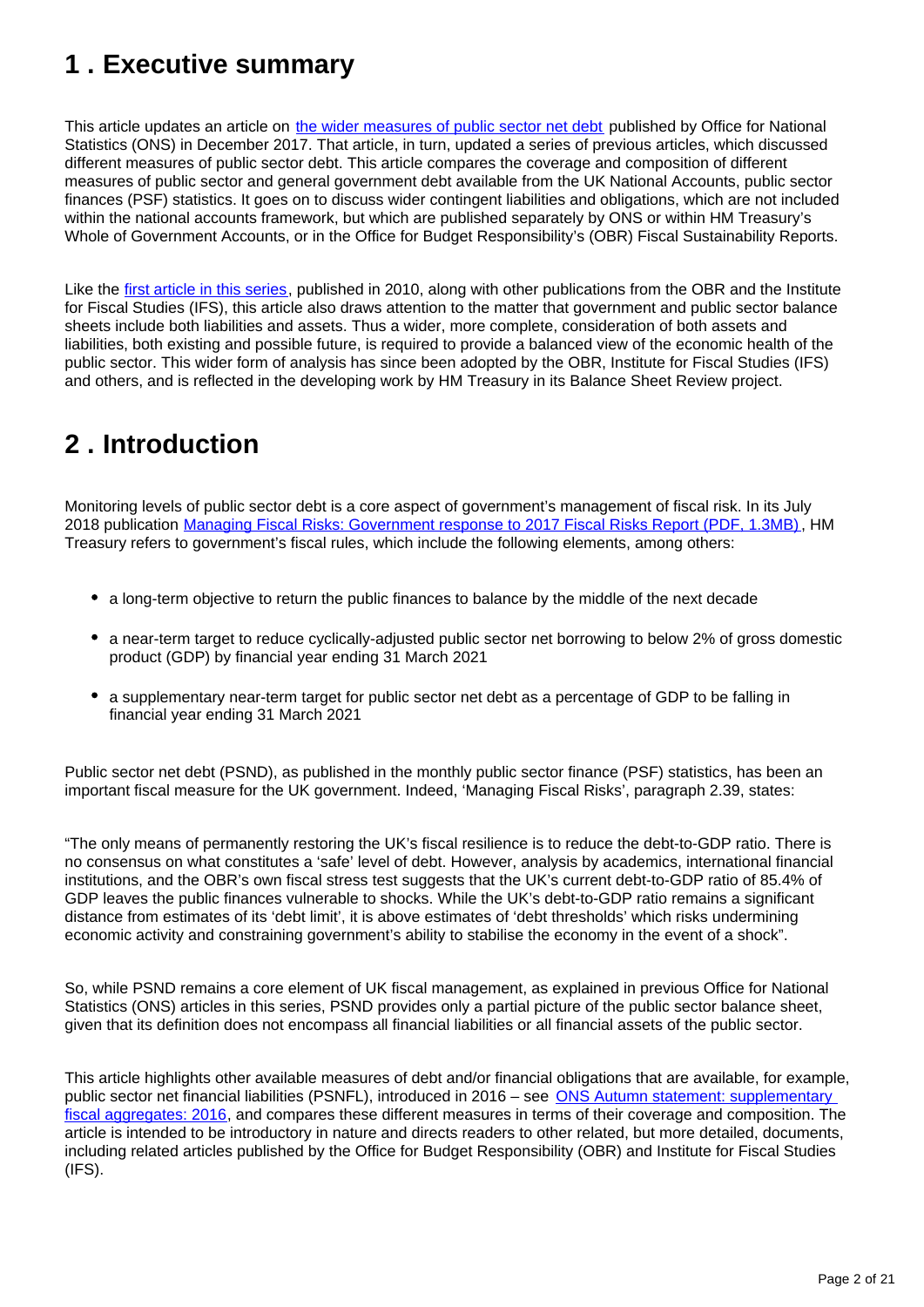ONS has published a series of articles on wider measures of public sector debt, including Wider measures of [public sector net debt, 2017,](https://www.ons.gov.uk/economy/governmentpublicsectorandtaxes/publicsectorfinance/articles/widermeasuresofpublicsectornetdebt/december2017) [Wider measures of public sector debt, 2015,](https://www.gov.uk/government/statistics/wider-measures-of-public-sector-net-debt-december-2015) [Wider measures of public sector debt,](https://webarchive.nationalarchives.gov.uk/20160112195719/http:/www.ons.gov.uk/ons/dcp171766_248137.pdf)  [December 2011 \(PDF, 155KB\),](https://webarchive.nationalarchives.gov.uk/20160112195719/http:/www.ons.gov.uk/ons/dcp171766_248137.pdf) [wider measures of public sector debt, July 2010](https://webarchive.nationalarchives.gov.uk/20151014063135/http:/www.ons.gov.uk/ons/rel/psa/wider-measures-of-public-sector-debt/july-2010/index.html) and [September 2010 update](http://webarchive.nationalarchives.gov.uk/20160107025305/http:/www.ons.gov.uk/ons/rel/psa/wider-measures-of-public-sector-debt/september-2010--update-/index.html). This article is an update to the [2017 article on wider measures of public sector debt](https://www.ons.gov.uk/economy/governmentpublicsectorandtaxes/publicsectorfinance/articles/widermeasuresofpublicsectornetdebt/december2017), supplementing the information found in the PSF statistical bulletin and in the national accounts with information on wider public sector obligations and contingent liabilities, which are outside of the national accounts framework.

The article is structured as follows:

- a comparison of different measures of public sector and government debt
- more information on the different debt measures published by ONS
- an introduction to wider measures of debt outside of the UK National Accounts and PSF; this section includes information on:
	- pensions
	- public private partnership (PPP) schemes
	- other contingencies, provisions and guarantees
	- ongoing and future developments, including alternative presentations of statistics on public sector debt such as those published by the IFS and the International Monetary Fund (IMF) in its publications on Government Financial Statistics (GFS)

Published alongside this article is a set of five tables, which provide summary information on:

- government quarantees
- off-balance sheet public private partnerships (PPPs)
- non-performing loans
- liabilities of government-controlled units not part of general government
- participation of government in the capital of corporations

These tables must be published annually by all EU member states in accordance with Article 14 of the European Commission directive [EC2011/85 \(PDF, 748KB\)](https://eur-lex.europa.eu/LexUriServ/LexUriServ.do?uri=OJ:L:2011:306:0041:0047:EN:PDF), which forms part of a wider set of legislation, known as the "sixpack", aimed at promoting credible, effective and transparent budgetary frameworks within EU member states. This is the fifth time that we have published these tables.

Statistics provided by EU member states are published by Eurostat, on its website under the heading [Government contingent liabilities and potential obligations.](https://ec.europa.eu/eurostat/web/government-finance-statistics/data/database)

Further [reference metadata](https://ec.europa.eu/eurostat/cache/metadata/en/gov_cl_esms.htm) on the history of these supplementary statistics, the purpose of their collection, collection and dissemination methods, and other matters is also published on the Eurostat website. The Eurostat website explains, for example, that these supplementary statistics: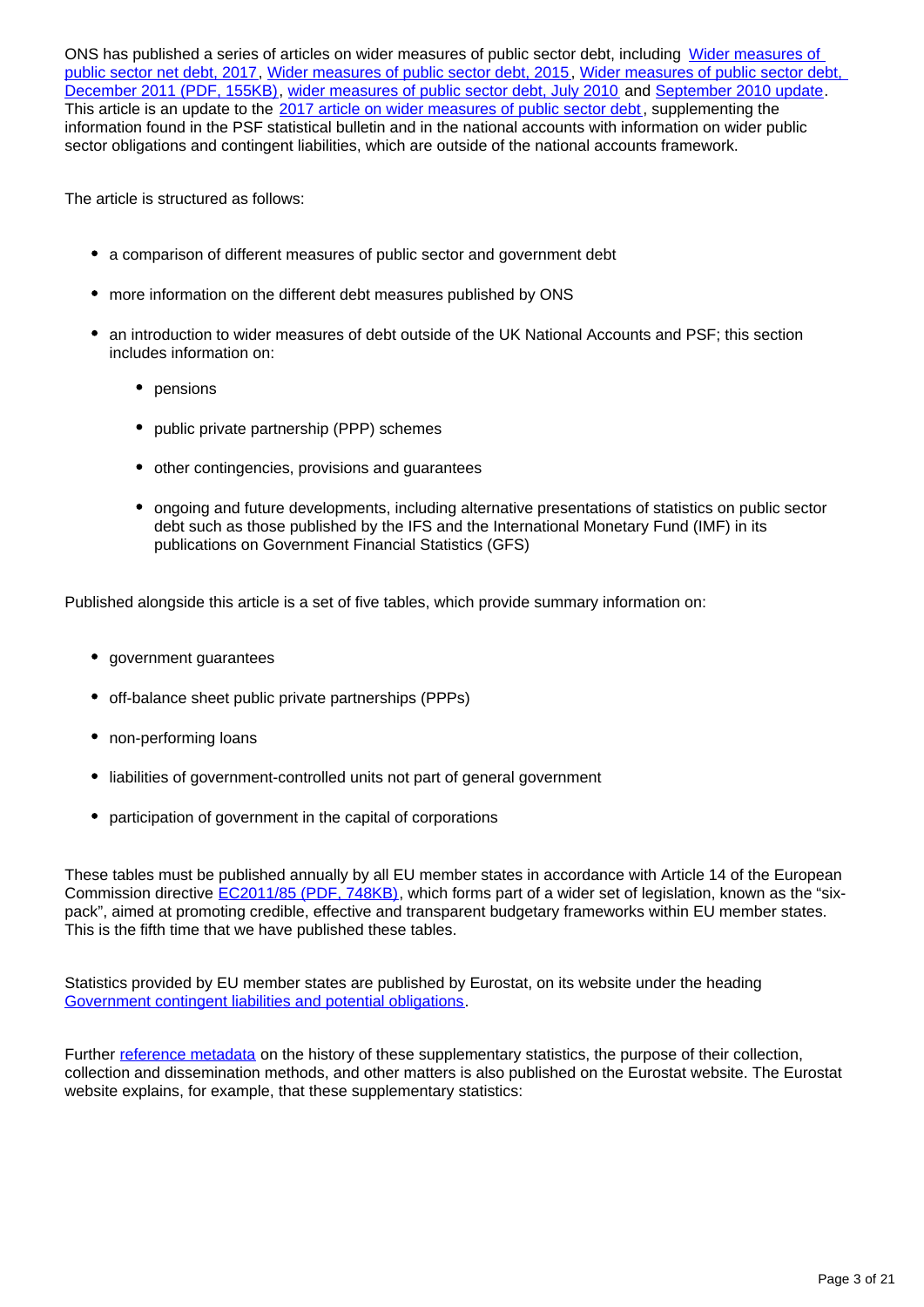- are not part of the general government (Maastricht) debt as defined in [Council Regulation \(EC\) No. 479](https://eur-lex.europa.eu/LexUriServ/LexUriServ.do?uri=OJ:L:2009:145:0001:0009:en:PDF) [/2009 \(PDF, 757KB\)](https://eur-lex.europa.eu/LexUriServ/LexUriServ.do?uri=OJ:L:2009:145:0001:0009:en:PDF)
- cover the general government sector and its sub-sectors
- are generally consolidated across government in the case of guarantees and non-performing loans; i n the case of the liabilities of public corporations, non-profit institutions serving households, and the rest of the world, which are controlled by general government, the statistics are not consolidated at the group level, which could lead to a degree of double-counting of some liabilities
- regarding guarantees, the statistics do not include government guarantees issued under the European Financial Stability Facility Framework agreement, derivative-type guarantees meeting the European System of Accounts: ESA2010 definition of a financial derivative, deposit guarantees and comparable schemes, or government guarantees issued on events for which occurrence is very difficult to cover via commercial insurance (for example, earthquakes, large-scale flooding and so on)
- regarding liabilities relating to PPPs recorded off-balance sheet of government, the liability figures are estimates based on a "adjusted capital value", reflecting the debt impact in the case that government needed to take over the PPP assets during the course of the contract
- regarding liabilities of government-controlled entities classified outside of general government, the liabilities reported may be based on the business accounts of the relevant corporations
- regarding non-performing loans, the figures relate to loans for which payments of interest or principal are past due by 90 days or more, or interest payments have been capitalised, refinanced or delayed by agreement, or where there are other good reasons to doubt that payment will be made in full
- may be compared across countries, either on a geographical basis or over time, only on a limited basis, and explains (see paragraphs 15.1 to 15.3 of the reference data document) the reasons why this is the case

## <span id="page-3-0"></span>**3 . Measures of debt**

The previous article in this series notes that, between March 2011 and March 2017, all but one of the different measures of debt and/or financial liabilities (expressed in financial terms) rose, more or less steadily, over the period. The exception had been public sector net debt including the public sector banks (PSND). This decreased between March 2011 and March 2017, partly reflecting government's sales of Lloyds Banking Group (LBG) shares, leading to LBG being reclassified outside of the public sector from April 2014. This reduced PSND and partly reflected the significant reductions in the balance sheet liabilities of Royal Bank of Scotland (RBS) and LBG (as measured under the European System of Accounts (ESA) framework) over the period.

Figures 1 and 2 in this article present comparisons of the same measures of public sector and general government debt and/or financial liabilities over the period March 2011 to March 2018, expressed in £ billion, and as a percentage of gross domestic product (GDP), respectively. Note that the Whole of Government Accounts (WGA) lines in Figures 1 and 2 end at 31 March 2017, as the last published set of WGA were for the years to 31 March 2017.

Figure 1, which is expressed in financial terms, continues to show a rise in some debt measures and, for others, a fall in the year to 31 March 2018.

Figure 2, however, indicates that, when the different measures of debt or liabilities included in the chart are expressed as a percentage of GDP, there was an observable decrease in all of the major public sector measures in the financial year to 31 March 2018.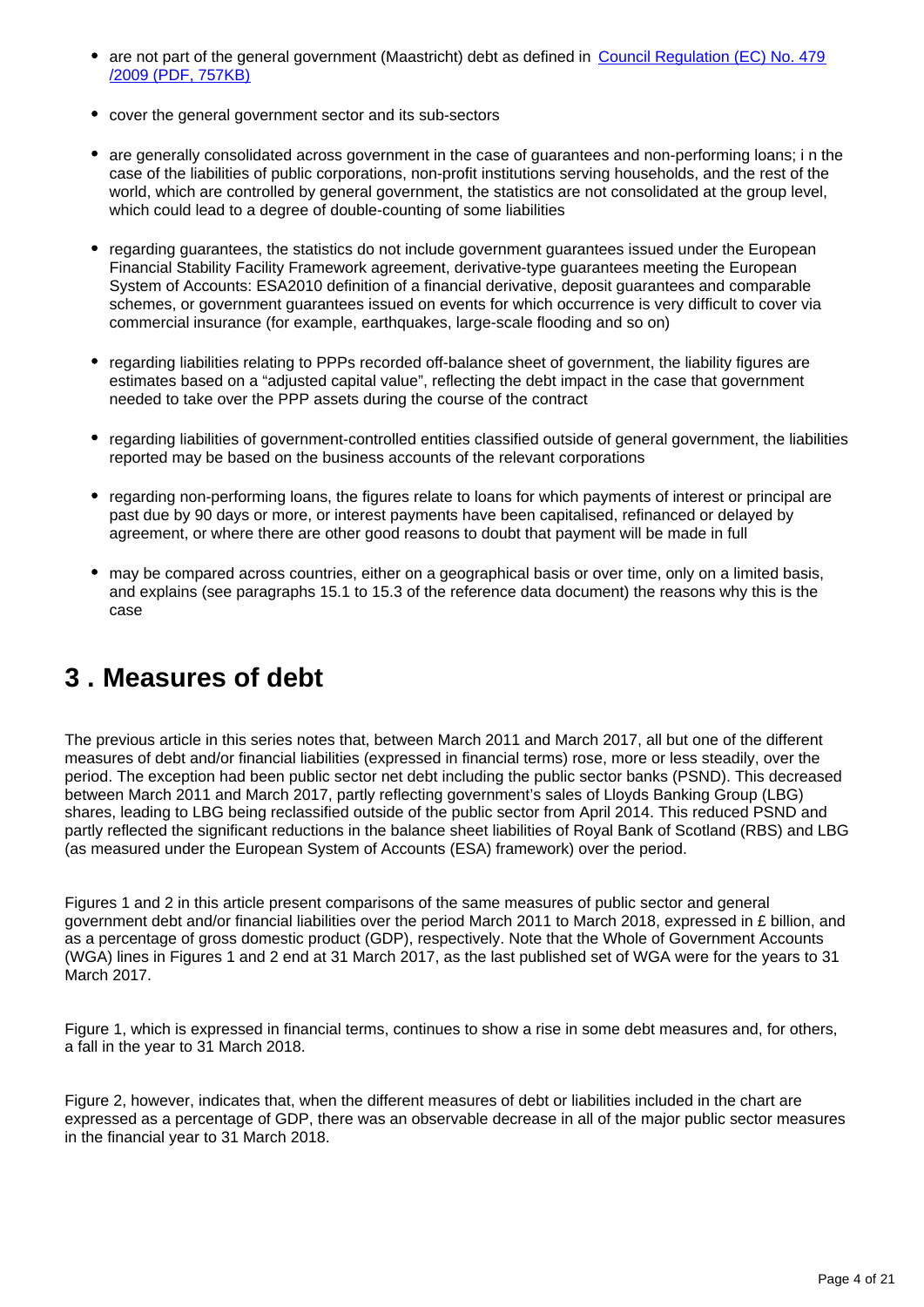#### **Figure 1: Measures of public sector and general government debt between March 2011 and March 2018, £ billion**

#### **UK, end of financial years (1 April to 31 March)**

Figure 1: Measures of public sector and general government debt between March 2011 and March 2018, E billion

UK, end of financial years (1 April to 31 March)



- Public sector net debt excluding public sector banks (PSND ex)

- Public sector net debt excluding public sector banks and Bank of England (PSND ex BoE)

- Public sector net financial liabilities excluding public sector banks (PSNFL ex)

#### **Source: Office for National Statistics and HM Treasury**

#### **Notes:**

- 1. PSND means Public Sector Net Debt.
- 2. BoE means Bank of England.
- 3. GG means general government.
- 4. PSNFL means Public Sector Net Financial Liabilities.
- 5. WGA means Whole of Government Accounts.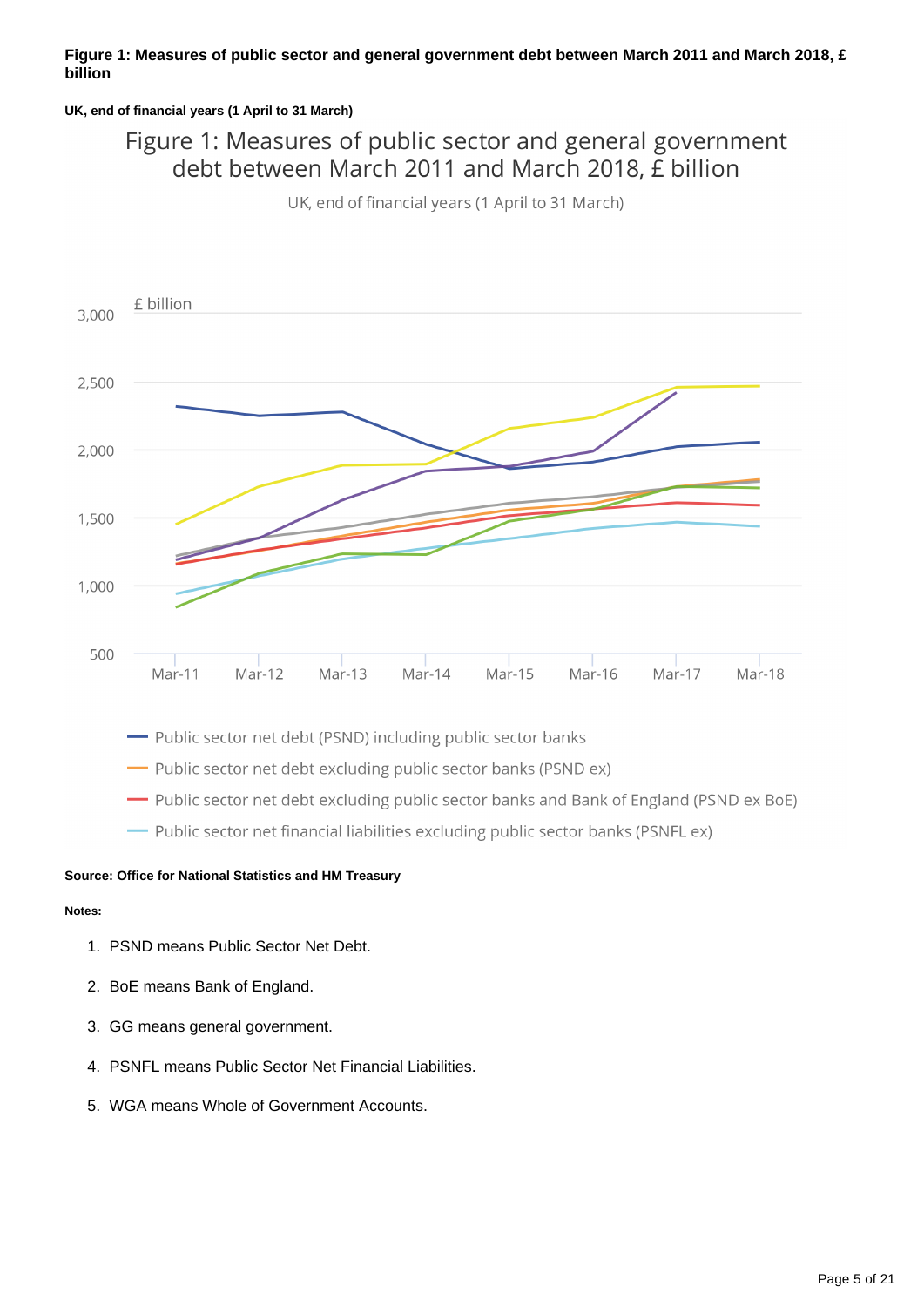#### **Figure 2: Measures of public sector and general government debt between March 2011 and March 2018, as a percentage of GDP**

#### **UK, end of financial years (1 April to 31 March)**

## Figure 2: Measures of public sector and general government debt between March 2011 and March 2018, as a percentage of **GDP**



UK, end of financial years (1 April to 31 March)

- Public sector net debt (PSND) including public sector banks

- Public sector net debt excluding public sector banks (PSND ex)

- Public sector net debt excluding public sector banks and Bank of England (PSND ex BoE)

- Public sector net financial liabilities excluding public sector banks (PSNFL ex)

#### **Source: Office for National Statistics and HM Treasury**

#### **Notes:**

- 1. PSND means Public Sector Net Debt.
- 2. BoE means Bank of England.
- 3. GG means general government.
- 4. PSNFL means Public Sector Net Financial Liabilities.
- 5. WGA means Whole of Government Accounts.

The eight measures included in Figures 1 and 2 all represent alternative presentations of the public sector balance sheet and their sources are shown in Table 1.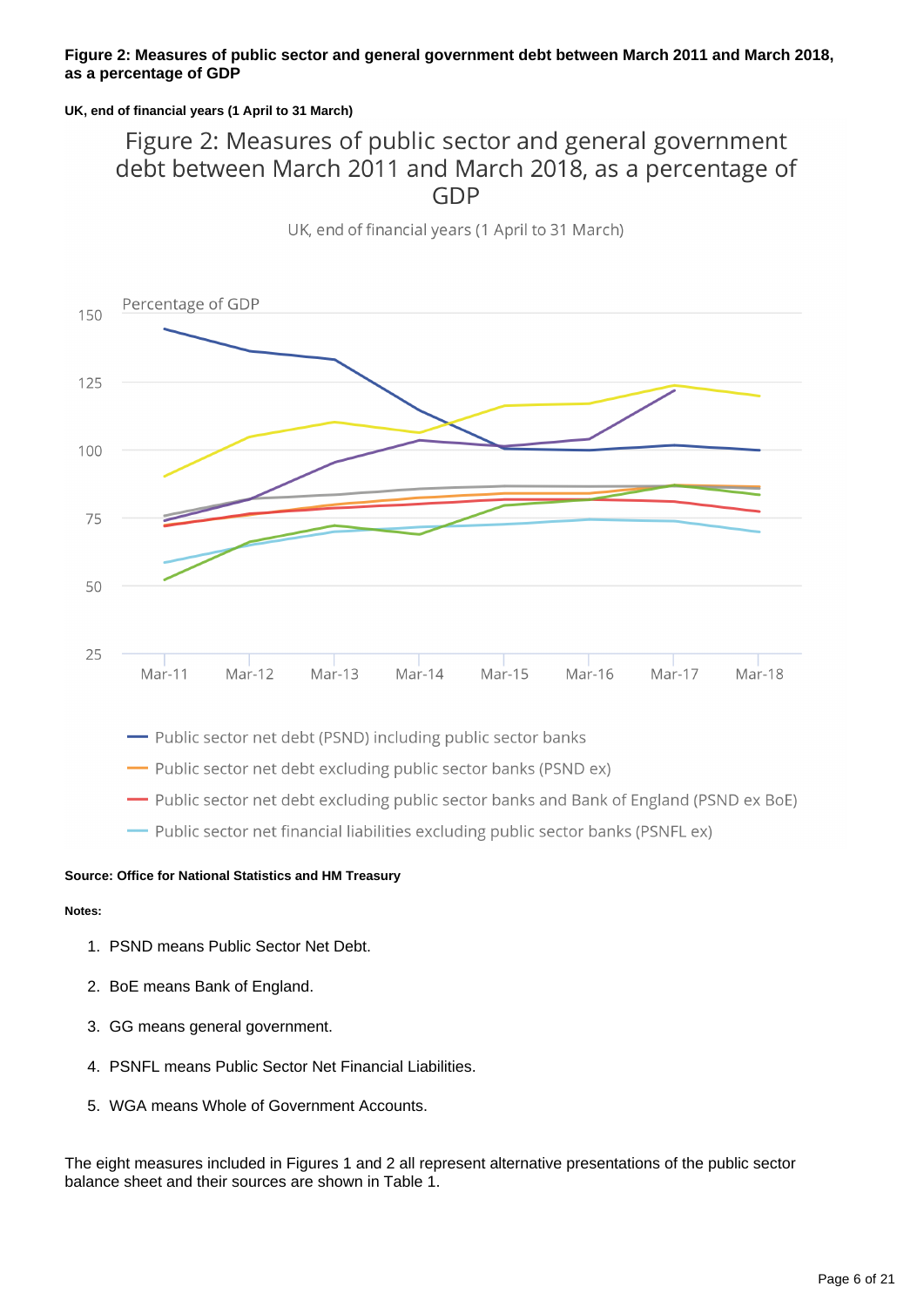Readers will note that the term "debt" is being used here in a broad sense, in that some of the measures included here are not "pure" measures of debt as such. This reflects, to an extent, the fact that a more complete appraisal of public sector financial position can be achieved only by considering both liabilities and assets of the public sector.

Table 1 provides information on the sources of these various measures.

| <b>Measure</b> | <b>Title</b>                                                            | <b>Source</b>                                                                  |
|----------------|-------------------------------------------------------------------------|--------------------------------------------------------------------------------|
| A              | Public sector net debt including public sector banks<br>(PSND)          | Public sector finances [ONS and HM<br>Treasury]                                |
| B              | Public sector net debt excluding public sector banks<br>(PSND ex)       |                                                                                |
| C              | Public sector net debt excluding Bank of England<br>(PSND ex BoE)       |                                                                                |
| D              | Public sector net financial liabilities (PSNFL)                         |                                                                                |
| Е              | General government consolidated gross debt,<br>"Maastricht Debt" (GGGD) | UK government debt and deficit as reported<br>to the European Commission [ONS] |
| F              | General government unconsolidated total gross<br>financial liabilities  | The Blue Book (UK annual National<br>Accounts) [ONS]                           |
| G              | General government unconsolidated financial net<br>worth                |                                                                                |
| н              | Whole of Government Accounts (WGA) public<br>sector net liabilities     | Whole of Government Accounts [HM<br>Treasury]                                  |

Source: Office for National Statistics

It is important to appreciate that each of these measures is compiled for a specific purpose and that each provides a perspective on the net or gross liabilities of the public sector that are relevant to that purpose. As such, these measures complement rather than contradict each other.

Office for National Statistics (ONS) statistics on public sector debt are compiled in accordance with the **[ESA 2010](https://ec.europa.eu/eurostat/web/esa-2010)** statistical framework, whereas the whole of government accounts data are produced in line with the accounting standards set out in the [International Financial Reporting Standards](https://www.ifrs.org/issued-standards/list-of-standards/) (IFRS) as adapted and/or interpreted for the public sector by the independent **Financial Reporting Advisory Board** (FRAB). While these two frameworks are similar conceptually, there are important differences, which are discussed further in Section 4.

A summary of the coverage of the eight measures included in Table 1 is provided in Table 2.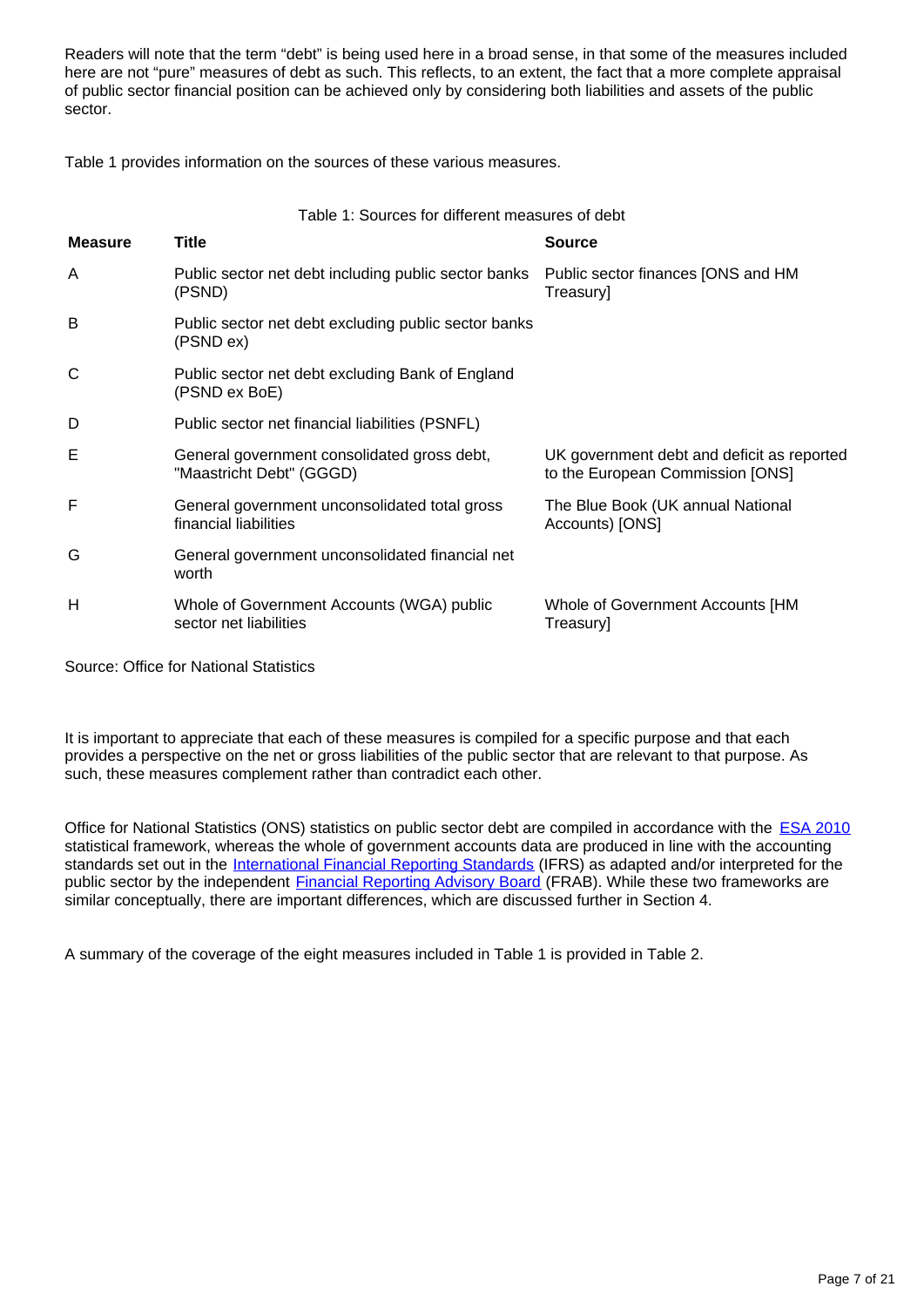| Table 2: Composition and coverage of different measures of debt |     |     |     |                |   |                |              |                                  |
|-----------------------------------------------------------------|-----|-----|-----|----------------|---|----------------|--------------|----------------------------------|
| Debt measure (description given in Table 1) A                   |     | B   | C   | D              | Е | F              | G            | н                                |
| <b>Liabilities included:</b>                                    |     |     |     |                |   |                |              |                                  |
| Bonds (debt securities)                                         | Υ   | Y   | Y   | Y              | Υ | Y              | Y            | Υ                                |
| Loans                                                           | Y   | Y   | Y   | Y              | Υ | Y              | Y            | Υ                                |
| Deposits and currency                                           | Y   | Y   | Y   | Y              | Υ | Y              | Y            | Υ                                |
| Equity                                                          |     |     |     | Y              |   | Y              | Y            | Y                                |
| Accounts payable                                                |     |     |     | Y              |   | Y              | Y            | Y                                |
| Derivatives                                                     |     |     |     | Υ              |   | Υ              | Y            | Y                                |
| Provisions                                                      |     |     |     |                |   |                |              | Y                                |
| <b>Public Service Pensions</b>                                  |     |     |     | 1              |   | 1              | $\mathbf{1}$ | Y                                |
| Other                                                           |     |     |     | $\overline{2}$ |   | 2              | $\mathbf 2$  |                                  |
| Assets included to net off liabilities:                         |     |     |     |                |   |                |              |                                  |
| Liquid financial assets                                         | Y   | Υ   | Y   | Y              | Y |                | Y            | Y                                |
| Illiquid financial assets                                       |     |     |     | Y              |   |                | Y            | Y                                |
| Non-financial assets                                            |     |     |     |                |   |                |              | Y                                |
| Coverage:                                                       |     |     |     |                |   |                |              |                                  |
| Sector <sup>3</sup>                                             | PS. | PS. | PS. |                |   | PS GG GG GG PS |              |                                  |
| <b>Accounting framework</b>                                     |     |     |     |                |   |                |              | ESA ESA ESA ESA ESA ESA ESA IFRS |

Source: Office for National Statistics

#### **Notes**

- 1. Includes liabilities for funded general government employer pension schemes but not for unfunded public service employer pension schemes. [Back to table](#page-0-0)
- 2. Includes all liabilities recognised under ESA which include liabilities related to insurance, standardised guarantees and special drawing rights. [Back to table](#page-0-0)
- 3. PS = Public Sector; GG = General Government. <u>[Back to table](#page-0-0)</u>
- 4. ESA = European System of Accounts; IFRS = International Financial Reporting Standards. [Back to table](#page-0-0)
- 5. Excluding public sector banks. **[Back to table](#page-0-0)**
- 6. Excluding public sector banks and the Bank of England. [Back to table](#page-0-0)

The following sections include more detail on each of the eight measures as well as other available data and publications on the liabilities of the UK public sector.

## <span id="page-7-0"></span>**4 . ONS statistics on public sector debt**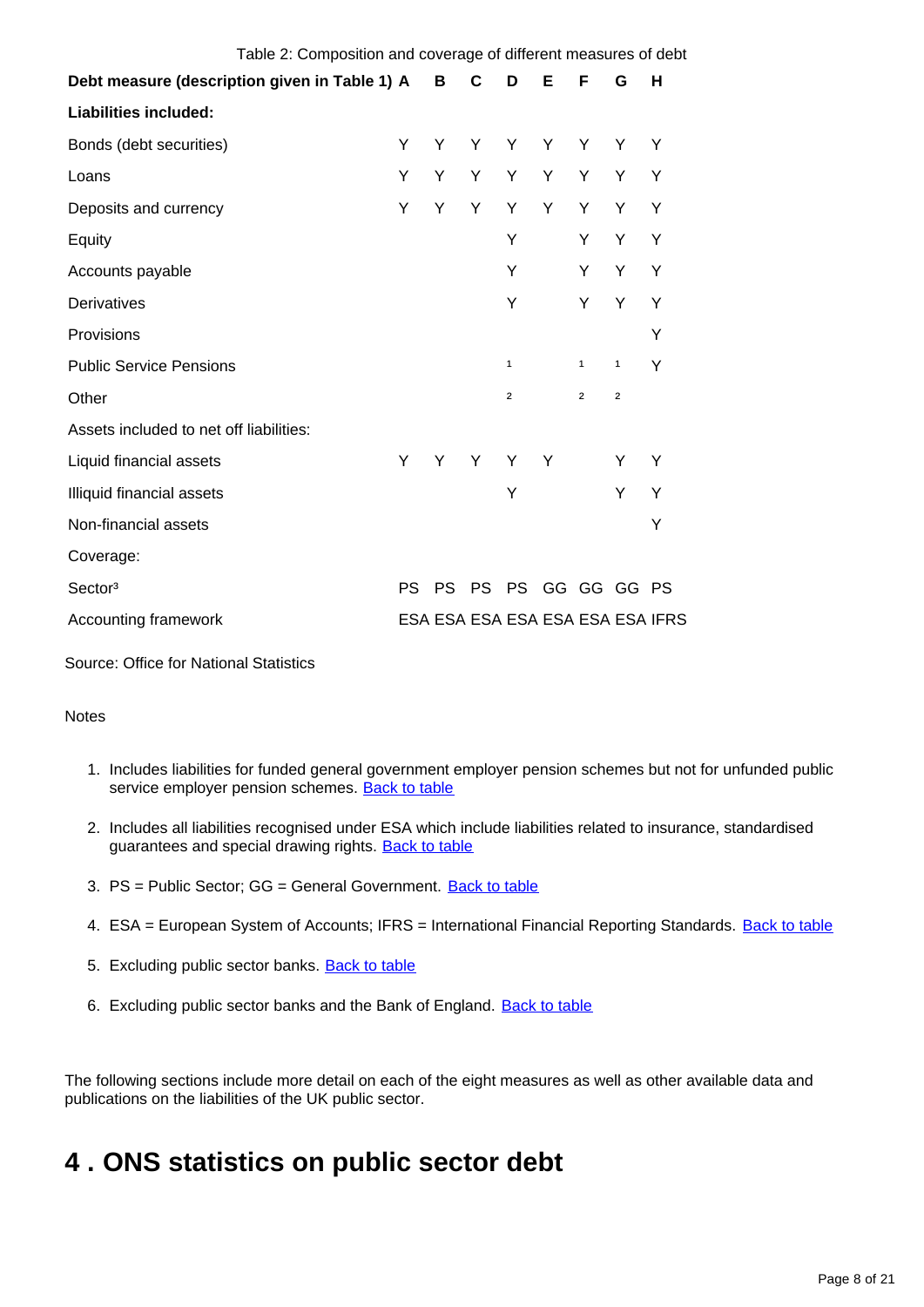## **Public sector net debt (PSND) and public sector net financial liabilities (PSNFL)**

PSND is an important fiscal aggregate that provides a measure of fiscal health. It is calculated as the public sector consolidated gross debt less liquid assets. The composition and derivation of PSND was described in [Wider measures of public sector debt, July 2010](http://webarchive.nationalarchives.gov.uk/20160107025302/http:/www.ons.gov.uk/ons/rel/psa/wider-measures-of-public-sector-debt/july-2010/index.html).

Estimates of PSND, both including (PSND) and excluding public sector banks (PSND ex), are available monthly within the [Public sector finances statistical bulletin,](https://www.ons.gov.uk/economy/governmentpublicsectorandtaxes/publicsectorfinance) which is published jointly by ONS and HM Treasury. Following consultation, the PSND ex measure was redefined in September 2014 to exclude all transactions and balance sheet positions related to public sector banks. Previously, it had excluded those transactions and positions identified as temporary effects of the financial crisis. The "ex" measures of public sector net debt and net borrowing are important as these are the measures used by HM Treasury for fiscal planning and by the Office for Budget Responsibility (OBR) when forecasting and evaluating the fiscal plans.

Although PSND has long been used as a fiscal target, it does not capture all of government's financial liabilities and assets. For this reason, the government's 2016 Autumn Statement, in November 2016, included two new supplementary fiscal aggregates to provide commentary on the state of the public sector balance sheet as well as to give context for the main fiscal metric of PSND. The two new supplementary fiscal aggregates introduced were:

- public sector net debt excluding public sector banks and the Bank of England (PSND ex BoE)
- public sector net financial liabilities excluding public sector banks (PSNFL ex)

The composition of both these new supplementary fiscal aggregates was set out in [our Autumn Statement article](https://www.ons.gov.uk/economy/governmentpublicsectorandtaxes/publicsectorfinance/articles/autumnstatementsupplementaryfiscalaggregates/2016) in November 2016. PSNFL ex is of particular interest as it includes all non-contingent financial liabilities and assets of the public sector.

## **Valuation matters**

As explained in the November 2016 ONS article, there are important differences in the derivation of fiscal measures found in the PSF statistics (for example, PSND ex, PSNFL) and public sector measures derived from the national accounts themselves (for example, public sector net financial worth, PSNFW). The main difference as regards public sector debt is that, for PSF purposes, the government debt liabilities in the form of government bonds ("gilts") are recorded at face (or redemption) value, whereas, within the national accounts, gilts are valued at market value.

The 2016 ONS Autumn Statement article explained that:

"In general, any difference between market and face value for deposit and loan liabilities will be small but there can be a significant difference between the market and face value of gilts and other debt securities. Latest Office for National Statistics (ONS) estimates indicate that the market value of government debt securities in issuance at the end of March 2016 was nearly £300 billion higher than the face value of those debt securities.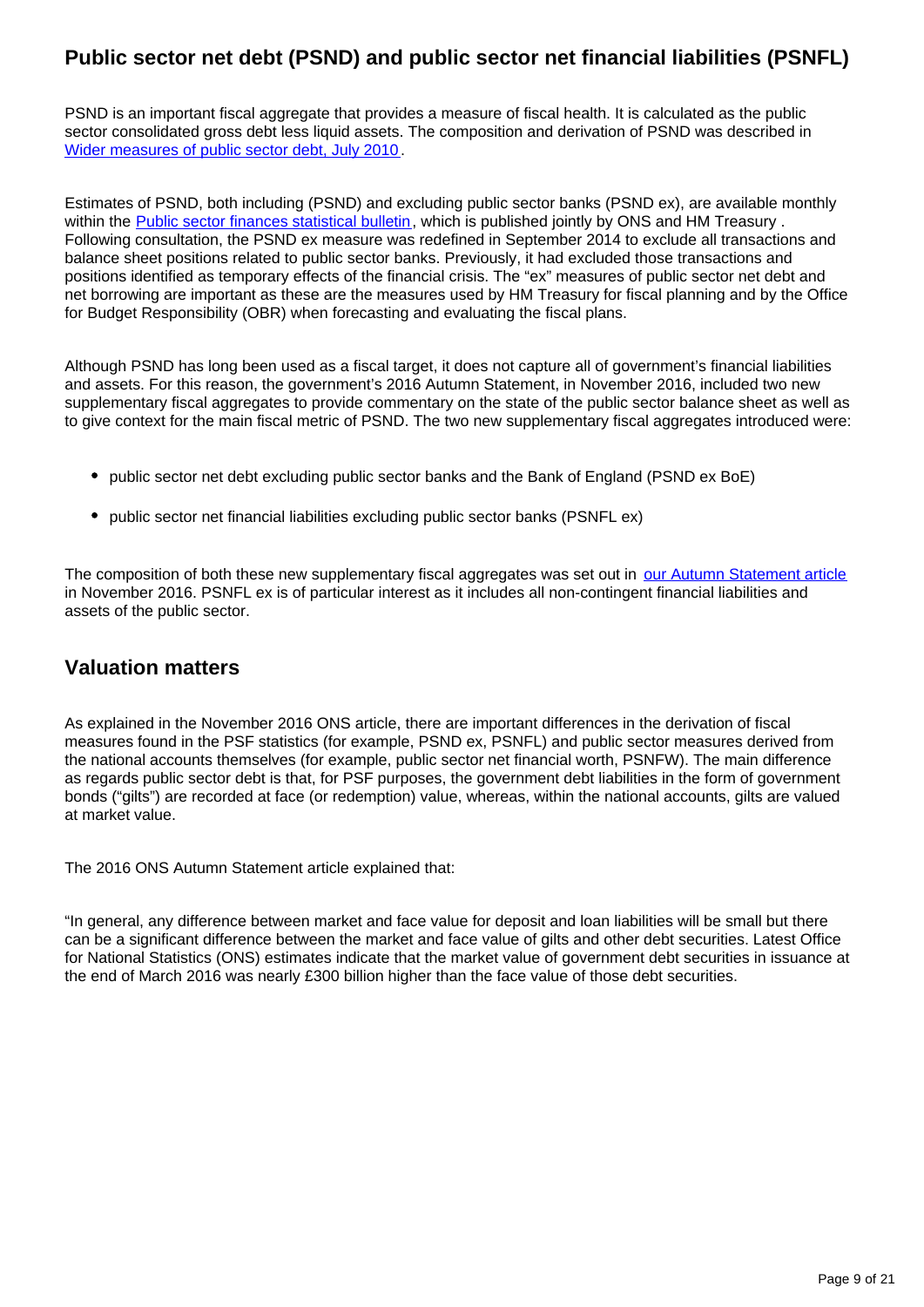The market value provides information on what a creditor could realise in any particular month by selling their assets. It takes into account a large number of factors including the perceptions of repayment risk, market interest rates, the liquidity of the market and the risk aversion of the potential purchasers. By contrast face value provides information on what a debtor owes, only reflecting what will need to be repaid at maturity. In the context of government debt and fiscal sustainability measures, debt securities are most commonly recorded at face (or nominal) value as this more closely reflects the financing requirements of government. Movements in the market value of gilts can be difficult to interpret, sensitive as they are to external circumstances and market perceptions. The market value can fluctuate significantly from month to month with no, or little, change to the face value of the debt. For these reasons PSNFL ex includes the liability of debt instruments (such as gilts and loans) at face value. This approach is also consistent with the recommendations of the 2013 Review of PSF statistics. This Review recommended maintaining international comparability where possible … Within the European Union, the Maastricht debt and deficit aggregates are used to measure and compare the fiscal position of countries. Maastricht debt records all component debt liabilities (deposits, loans and debt securities) at face value. The face value approach to PSNFL ex debt liabilities therefore promotes comparability and transparency between the 2 different fiscal frameworks".

## **Maastricht Treaty's Excessive Deficit Procedure**

The general government consolidated debt (or Maastricht debt) is published quarterly in our statistical bulletin, UK [government debt and deficit as reported to the European Commission](https://www.ons.gov.uk/economy/governmentpublicsectorandtaxes/publicspending), and monthly in the PSF statistics. The debt measure is defined within the Protocol on the Excessive Deficit Procedure, annexed to the Maastricht Treaty, and related European legislation. All EU member states are obliged to report their Maastricht debt at least twice a year and it is used by the European Commission to monitor member states' levels of government debt; it is also used widely for purposes of international comparisons.

Maastricht debt has two major differences from PSND (or PSND ex), which are:

- Maastricht debt covers only bodies within general government while PSND includes the debt of all public sector bodies, including the Bank of England and other public corporations (while PSND ex excludes some public corporations, as described earlier)
- Maastricht debt captures only liabilities while PSND nets off some assets and is derived as financial debt liabilities less liquid assets (where liquid assets comprise official reserve assets and other cash or cash-like assets)

### **International comparisons**

UK fiscal measures relating to the public sector, such as PSND, PSNFL have been established and defined by, and for use within, the UK. At the EU level, however, the Maastricht debt measures, which relate only to the general government sector, are published and provided to Eurostat. They in turn publish these statistics across EU member states and in aggregate, along with other data on government expenditure, revenue and deficit (that is, net borrowing), both in terms of the national currency and as a percentage of gross domestic product (GDP). These [deficit and debt statistics \(PDF, 492KB\)](https://ec.europa.eu/eurostat/documents/2995521/8824490/2-23042018-AP-EN.pdf/6e5b346e-e302-4132-920a-854b00ac196d) are published generally on a calendar year basis although the UK provides its data also on a financial year basis.

### **Public sector liabilities and assets included in the national accounts**

PSND and Maastricht debt concentrate on specific categories of liability (those relating to debt securities, loans, deposits and currency) and exclude wider liabilities. However, the national accounts framework includes other non-contingent liabilities that have already been accumulated, such as liabilities relating to trade payables, derivatives and equity.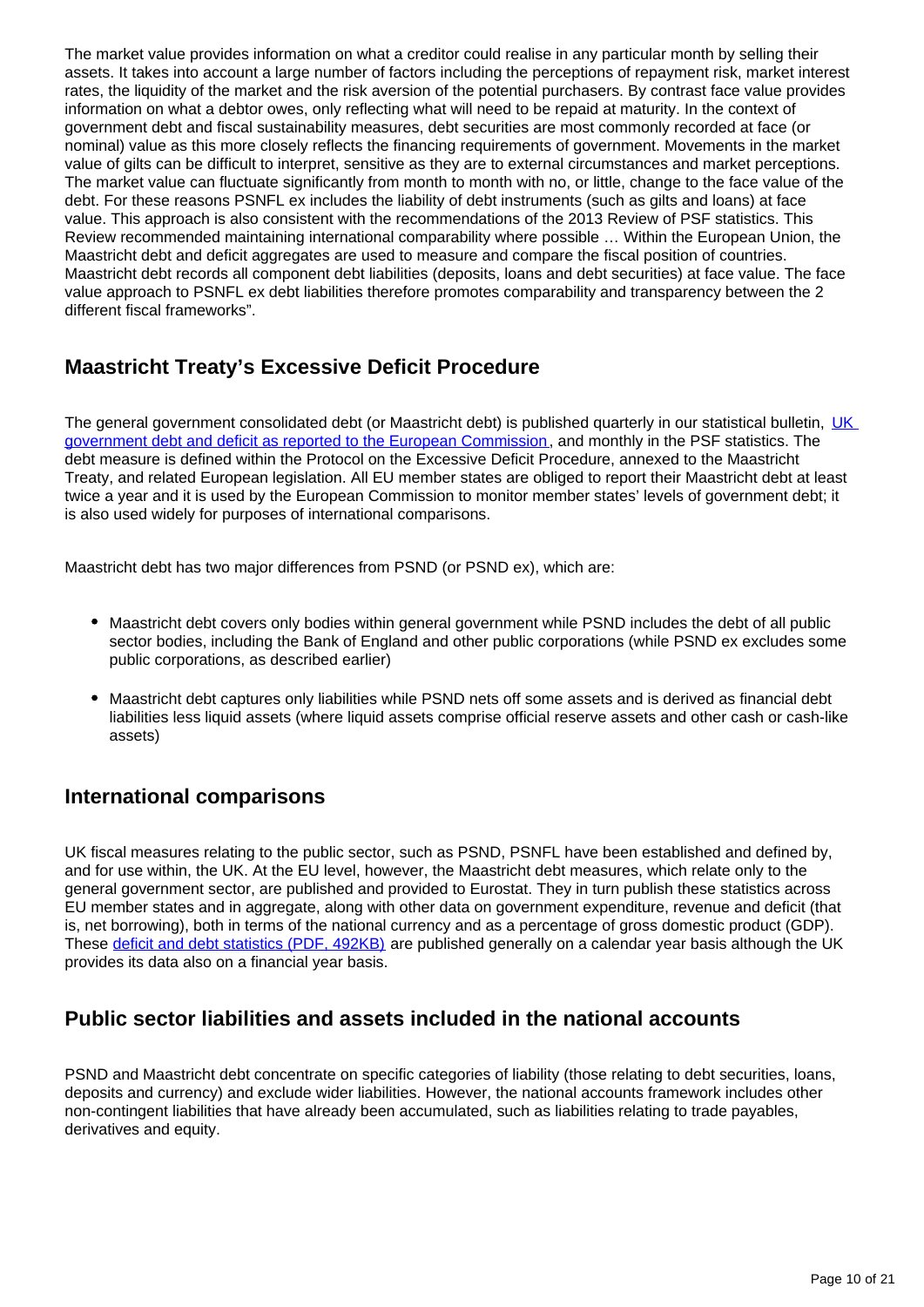A wider measure of debt available from the national accounts is therefore the total financial liabilities (as defined by the European System of Accounts, and so not including most accounting provisions). This article presents, for comparative purposes, the general government unconsolidated total gross financial liabilities but the equivalent figure for the unconsolidated public sector (excluding Bank of England and public sector banks) is also available in the [UK National Accounts, The Blue Book](https://www.ons.gov.uk/releases/unitedkingdomnationalaccountsbluebook2018).

A further measure relating to public sector assets and liabilities, available from the national accounts, is financial net worth, which is calculated as total financial assets less total financial liabilities. A negative public sector financial net worth indicates that the public sector has greater liabilities than assets.

Financial net worth is closely related to the supplementary fiscal aggregate, PSNFL ex. The first difference is that financial net worth follows a market valuation for all assets and liabilities whereas, for PSNFL ex, government bond liabilities are recorded at face value, as is the case for PSND and Maastricht debt. The second difference is that financial net worth is unconsolidated across the general government sector, whereas PSNFL ex is a fully consolidated aggregate at the public sector level.

## <span id="page-10-0"></span>**5 . Wider obligations and potential liabilities**

Section 4 summarised our statistics on the public sector's financial position. National accounts-based statistics do not include contingent or potential (but not certain) future obligations, therefore they are not included in the estimates of net worth, public sector net debt (PSND) or general Maastricht debt. However, information on such matters is important in forming a broader view of the public sector's financial position.

In 2014, Office for National Statistics (ONS) published, for the first time, high-level estimates of the value of some of government's contingent liabilities. The data were released as **[Experimental Statistics](https://www.ons.gov.uk/methodology/methodologytopicsandstatisticalconcepts/guidetoexperimentalstatistics)** and covered the following five areas:

- government guarantees
- off-balance sheet public private partnerships (PPPs)
- non-performing loans
- liabilities of government-controlled units not part of general government
- the participation of government in capital of corporations

As part of an annual cycle these tables have been updated and are published alongside this article.

This section provides some further information and background on wider financial liabilities. More detailed information is also available from [HM Treasury's Whole of Government Accounts \(WGA\)](https://www.gov.uk/government/collections/whole-of-government-accounts) and the [Office for](https://cdn.obr.uk/FSR-July-2018-1.pdf)  [Budget Responsibility's \(OBR\) Fiscal Sustainability Report \(PDF, 1.7MB\)](https://cdn.obr.uk/FSR-July-2018-1.pdf).

Other related, though unofficial, perspectives on the current state and possible future management of the broader public sector balance sheet are available in articles published by other, non-government bodies, for example, in Sections 3 and 6 of the Institute for Fiscal Studies' (IFS) [Green Budget, 2018.](https://www.ifs.org.uk/green-budget)

The wider UK government's liabilities and obligations will be considered, in three broad categories: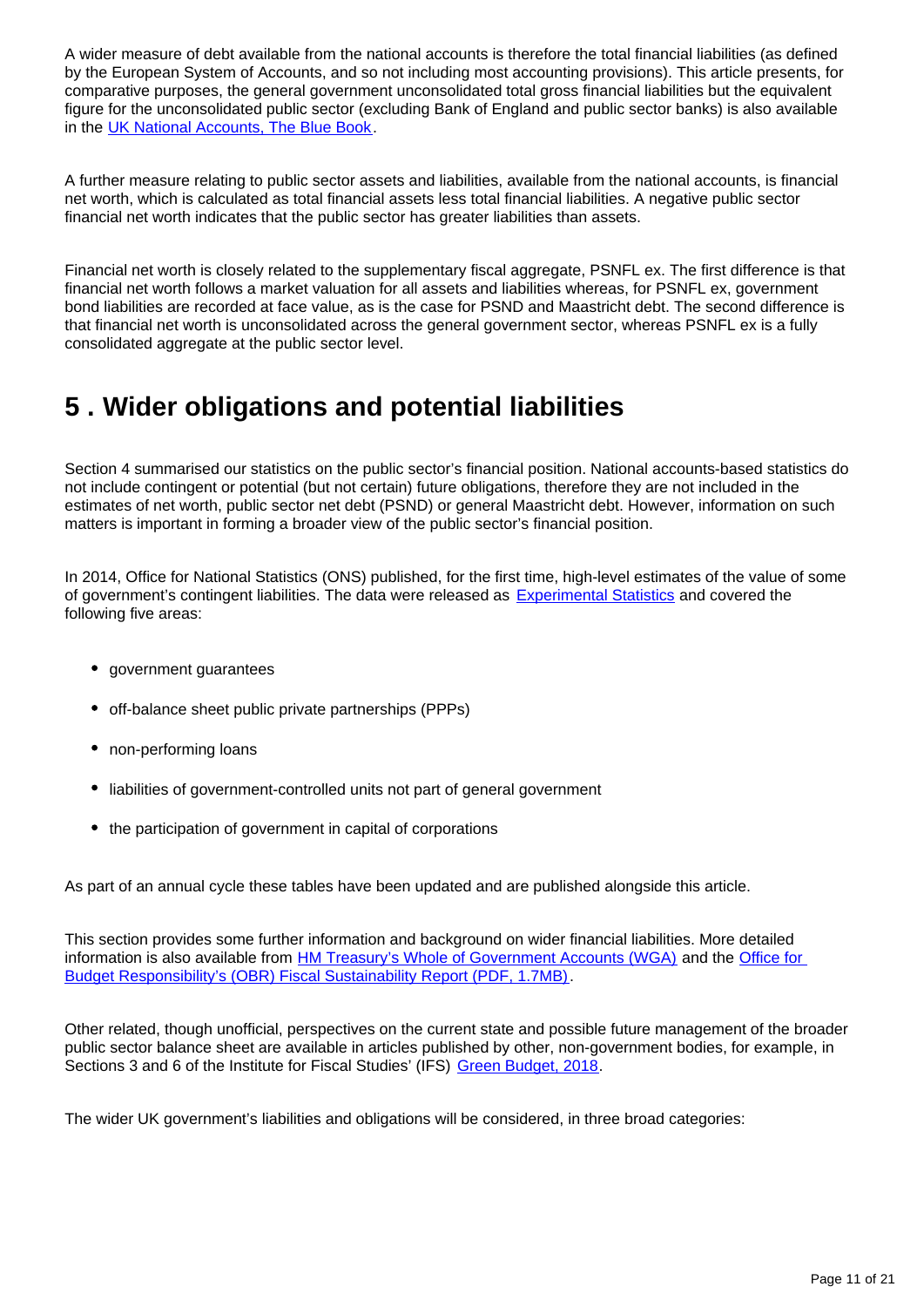- pensions
- PPP, including public finance initiative (PFI) schemes
- contingencies, provisions and guarantees

### **Pensions**

Pension liabilities are one of the largest obligations that are not included in public sector debt statistics as reported in the UK National Accounts and the public sector finance (PSF) statistics. UK public sector pension obligations include those related to:

- employment-related unfunded schemes
- employment-related funded schemes
- State Pension

## **Employment-related unfunded schemes**

Most pension schemes offered by government, as the employer, are unfunded. "Unfunded" means that pension benefits are paid out of current income as and when they become due; such schemes are commonly known as "pay-as-you-go". They are not underpinned by a fund which generates investment income for pension payments, although it is possible for such schemes to have a ring-fenced account for liquidity purposes.

They may also have a "notional fund" used for setting contributions and benefits with reference to the assets that might have accumulated had surplus contributions been invested. The largest schemes falling into this category are those for the National Health Service, for teachers, for the Civil Service, for the Armed Forces, and for the police and fire-fighters. In compliance with the European System of Accounts: ESA 2010, pension entitlements (stocks) of government unfunded schemes are not recorded in the core national accounts. Therefore, the associated obligations are not included in national accounts measures of net debt, net worth or total financial liabilities.

By contrast, the Whole of Government Accounts (WGA) do include pension liabilities for both funded and unfunded pension schemes where government is paying the pension as an employer, such as in the case of the Civil Service Pension Scheme's pension liabilities.

The liability of each unfunded public sector employer pension scheme is reproduced in Table 3 (from WGA publications).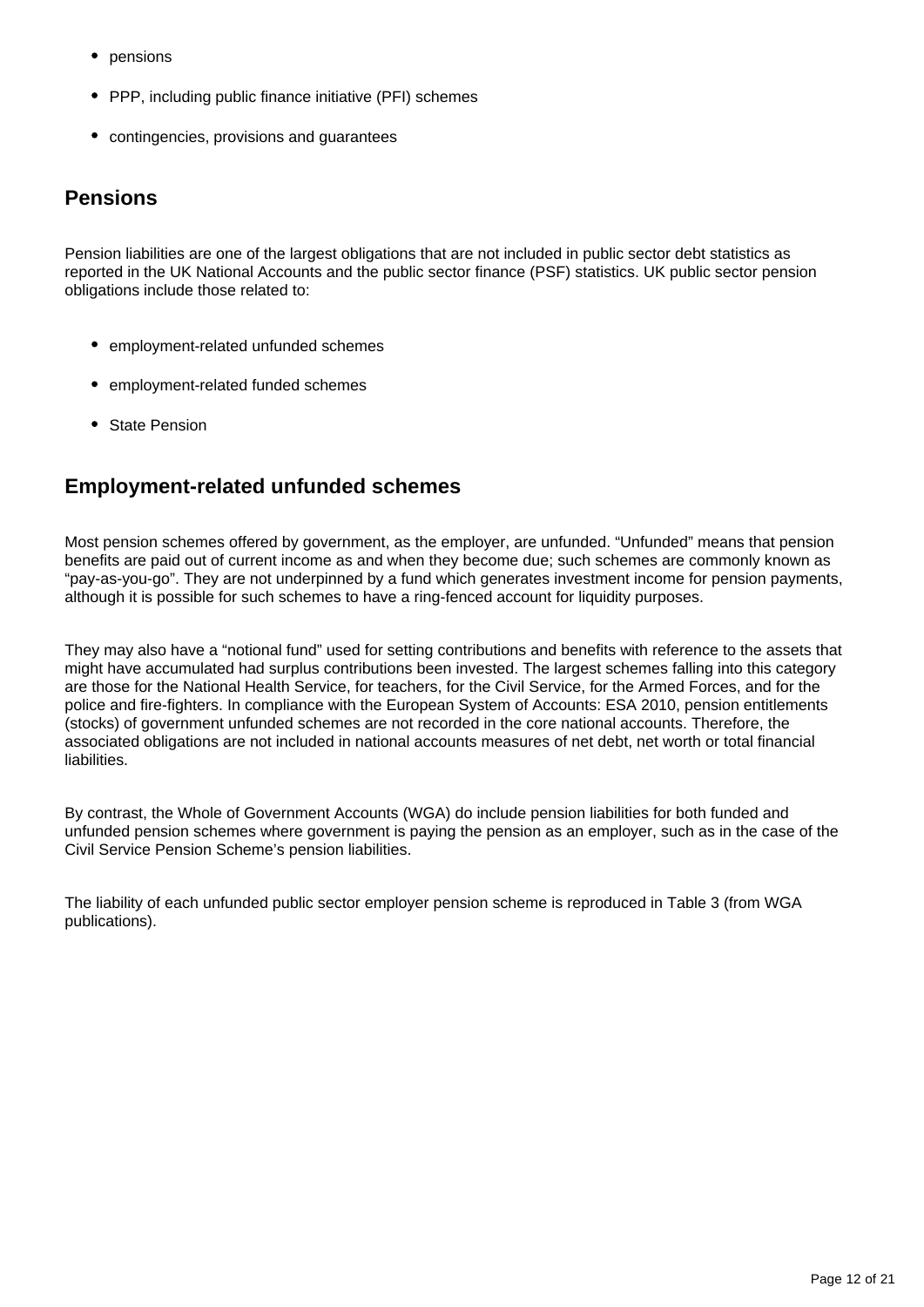Table 3: Unfunded pension net liability by scheme as reported in Whole of Government Accounts UK, financial year ending 31 March 2011 to financial year ending 31 March 2017

**£ billion**

|                          |       |                                                         |         |         |         |         | £ billion |
|--------------------------|-------|---------------------------------------------------------|---------|---------|---------|---------|-----------|
|                          |       | 2010-11 2011-12 2012-13 2013-14 2014-15 2015-16 2016-17 |         |         |         |         |           |
| Unfunded schemes (gross) |       |                                                         |         |         |         |         |           |
| Teachers (UK)            | 222.8 | 233.3                                                   | 258.5   | 288.1   | 316.9   | 311.9   | 398.3     |
| NHS (UK)                 | 292.3 | 282.6                                                   | 325.1   | 391.6   | 452.2   | 443.8   | 591.8     |
| Civil Service            | 145.0 | 155.1                                                   | 176.5   | 193.2   | 214.8   | 205.8   | 257.0     |
| <b>Armed Forces</b>      | 100.6 | 105.6                                                   | 118.1   | 129.6   | 154.6   | 145.2   | 191.8     |
| Police                   | 93.8  | 101.6                                                   | 118.0   | 123.0   | 145.2   | 130.3   | 157.5     |
| Fire                     | 19.8  | 21.1                                                    | 22.9    | 25.5    | 28.9    | 26.0    | 31.0      |
| Other unfunded           | 19.9  | 20.0                                                    | 53.2    | 54.8    | 60.5    | 57.4    | 69.6      |
| Total                    | 894.2 | 919.3                                                   | 1,072.3 | 1,205.8 | 1,373.1 | 1.320.4 | 1,697.0   |

Source: Whole of Government Accounts (WGA)

### **Employment-related funded schemes**

Funded schemes have an identifiable, segregated fund with contributions paid in to build up the assets of the fund, and with the assets used to fund benefit payments.

In the national accounts, pension funds are considered autonomous financial corporations. As such, they are classified outside the general government sector. In most cases, such financial corporations will be administering pensions (often from multiple employers, both private and public sector) accepting the responsibility for any shortfall in the funds in return for the right to keep any excess funds. In such a case, the financial corporation will be both the administrator and the manager. No liability is then borne by government.

In some cases, however, government is seen to bear the ultimate liability for the provision of pension benefits and is treated as a pension manager. In such cases, the financial corporation performs only the role of the pension administrator, an agent that undertakes the day-to-day administration of the scheme. In the national accounts, neither the assets of the fund held to meet future pension liabilities nor the liabilities themselves are part of the government sector; however, the liability for any underfunding rests with government and is included on the government balance sheet. National accounts include the liability for any such scheme's deficit in the calculation of general government net worth and total financial liabilities but exclude it from the calculation of public sector net debt and general government gross debt (Maastricht debt).

As with unfunded schemes, funded schemes provided by government as the employer are included in WGA total government liabilities.

The net liabilities (assets minus liabilities) of funded schemes are reproduced in Table 4 (from WGA publications). It should be noted that the valuation approach to liabilities of funded pension schemes differs between WGA, which follows business accounting standards, and national accounts, which follows statistical accounting rules. Therefore, the liabilities shown in Table 4 are not the same as those recorded in the national accounts or public sector finances.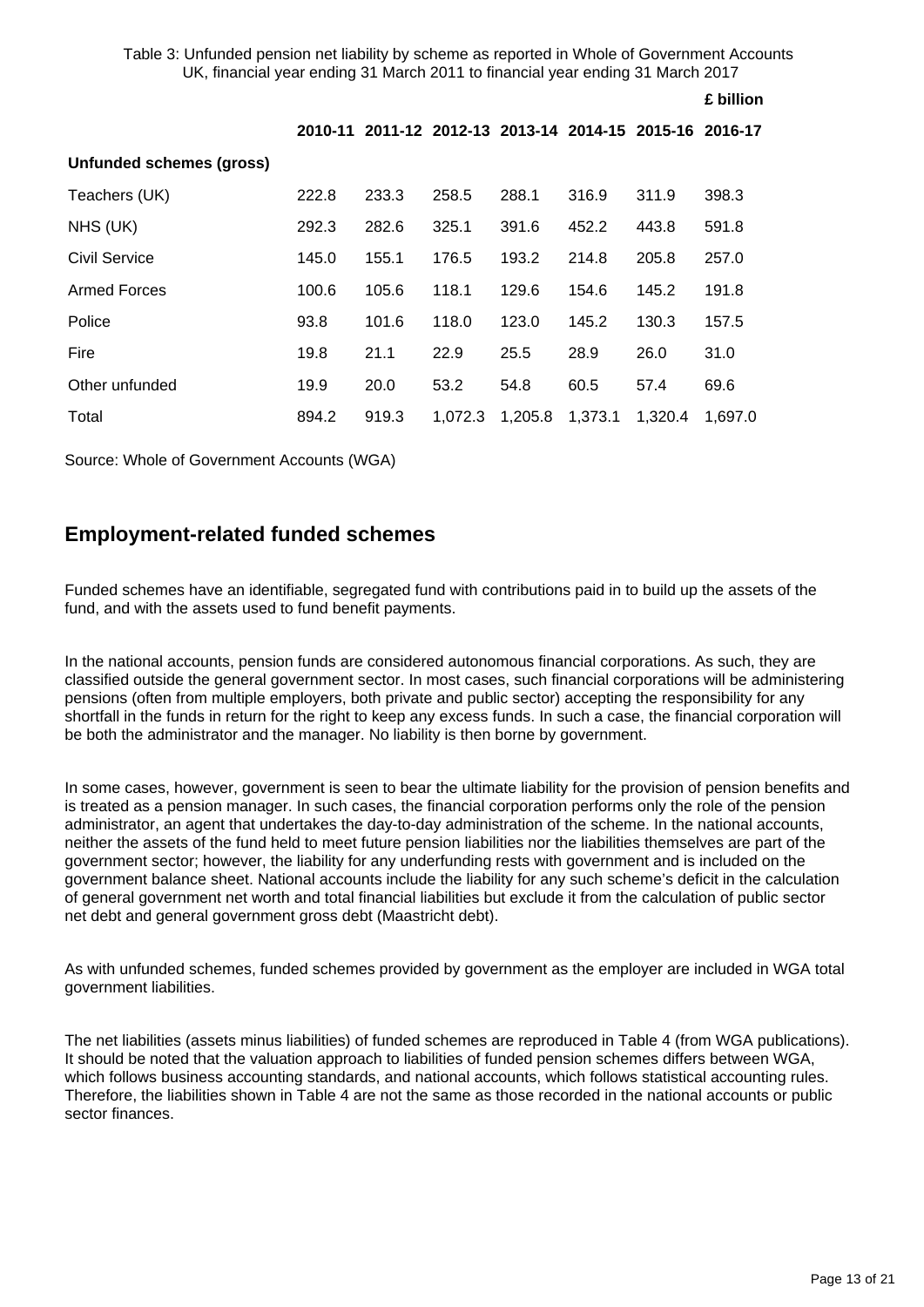Table 4: Funded pension liability by scheme as reported in Whole of Government Accounts UK, financial year ending 31 March 2011 to financial year ending 31 March 2017

**£ billion**

#### **2010-11 2011-12 2012-13 2013-14 2014-15 2015-16 2016-17**

| <b>Funded schemes (net)</b>                     |      |      |  |                             |  |  |             |  |  |
|-------------------------------------------------|------|------|--|-----------------------------|--|--|-------------|--|--|
| Local government 57.7 78.4 90.5 85.6 106.5 92.0 |      |      |  |                             |  |  | 117.7       |  |  |
| Other funded                                    | 9.1  |      |  | 10.1 8.8 10.5 13.7 12.3     |  |  | <b>20.0</b> |  |  |
| Total                                           | 66.8 | 88.5 |  | 99.3 96.1 120.2 104.3 137.7 |  |  |             |  |  |

Source: Office for National Statistics

### **State Pension**

The State Pension (basic and additional state pensions) is a social security benefit provided to retirees, subject to them meeting the qualifying criteria. In this regard, State Pensions are fundamentally different from the forms of public sector pensions underpinned by the employment relationship.

The State Pension is an unfunded benefit. Consequently, the pension liabilities are considered potential future obligations and are not recorded in the UK National Accounts or public sector finances. As with other similarly uncertain liabilities, the liability relating to State Pensions is not included in the estimates of net worth, public sector net debt or general government debt.

As with national accounts, the State Pension is not included in the WGA measure of public sector net liabilities. An estimate for government's State Pension obligations is, however, published occasionally by ONS in a supplementary table on pensions – see next section of this article.

### **Supplementary table on pensions**

In Blue Book 2014, we introduced substantial improvements to the recording of pensions. These improvements reflected the requirements of ESA 2010, which superseded the previous ESA 95 guidance. We have continued to improve the data sources and methods used to compile pensions data and, in September 2017, the PSF statistical bulletin incorporated improvements to funded public sector employee pension schemes. The [improvements to pensions recording,](https://www.ons.gov.uk/economy/governmentpublicsectorandtaxes/publicsectorfinance/articles/employmentrelatedpensionsinpublicsectorfinances/2017-09-21) which were to be implemented in the national accounts in Blue Book 2018, were described in a dedicated article.

The national accounts and PSF statistics capture only a subset of all transactions and stocks related to public sector pensions. Of particular note is that, in compliance with ESA 2010, the stocks of liabilities associated with unfunded pension schemes are not recorded on the public sector balance sheet.

Estimates of such unfunded liabilities are nonetheless available in a single table, in the form of the supplementary table for accrued-to-date pension entitlements in social insurance. We first published this [table for 2010](http://webarchive.nationalarchives.gov.uk/20160110234818/http:/www.ons.gov.uk/ons/rel/pensions/pensions-in-the-national-accounts/uk-national-accounts-supplementary-table-on-pensions--2010-/index.html) on an experimental basis, but in March 2018 we published a [revised and updated table](https://www.ons.gov.uk/economy/nationalaccounts/uksectoraccounts/articles/pensionsinthenationalaccountsafullerpictureoftheuksfundedandunfundedpensionobligations/2010to2015#defined-benefit-methodology) for the period 2010 to 2015. The 2018 publication (Table 29), which covered all UK pensions providers, not just government, highlighted that: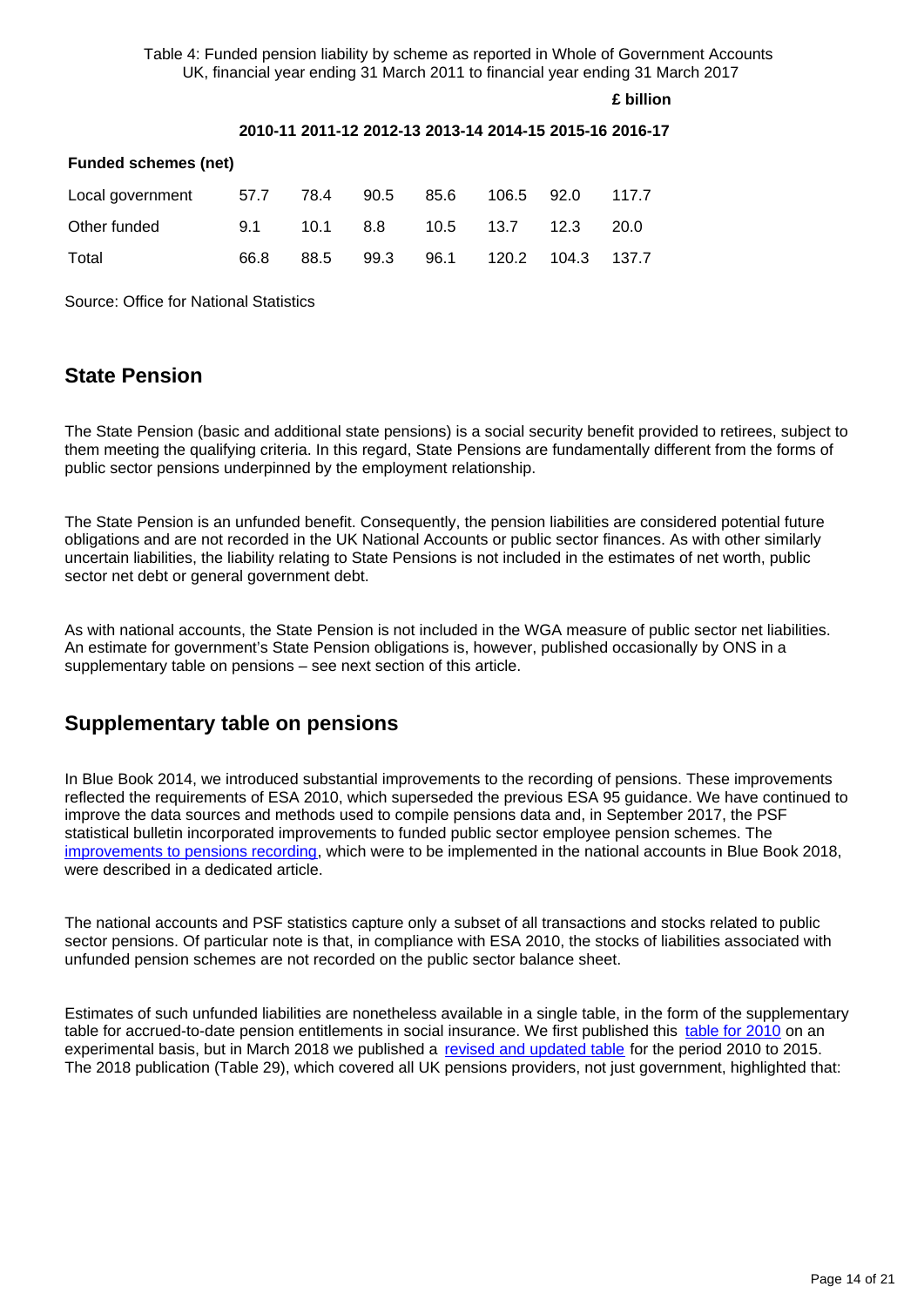- at the end of 2015, total accrued-to-date gross pension liabilities of UK pension providers in respect of employment-related (workplace) pensions and State Pensions were estimated at £7.6 trillion, up from £6.6 trillion at the end of 2010 (not adjusted for inflation)
- the 2015 total included £5.3 trillion of pension entitlements (279% of GDP) that were the responsibility of central and local government, of which:
	- the largest part was £4 trillion of entitlements to unfunded State Pensions, which are received by most households in retirement (213% of GDP)
	- unfunded defined benefit workplace pension entitlements for public sector employees were estimated at £917 billion (49% of GDP)
	- funded defined benefit workplace pension entitlements for (mainly) public sector employees were worth £334 billion (18% of GDP)

It is important to note that the ONS statistical estimates provided here cannot be compared directly with the WGA pension figures provided in Tables 3 and 4, because of conceptual and methodological differences in the estimates' production. The March 2018 ONS article accompanying its revised supplementary table on pensions (Table 29) explains that such differences include:

- the discount rate: Table 29 uses a stable discount rate (3% real, 5% nominal) and the estimates for defined benefit pension schemes where government is the pension manager are converted onto this basis; by contrast, the WGA sources data from the accounts compiled by central government bodies and local authorities, which vary from year to year and (particularly for local authorities) use different rates as advised by their own actuaries at the time of compiling the accounts
- gross and net liabilities: Table 29 shows gross pension liabilities, whereas the WGA presents information for net pension liabilities; net is the same as gross in the case of unfunded pension schemes where there are no assets; but for funded schemes such as the Local Government Pension Scheme (LGPS), the net figures represent the deficit (assets minus liabilities)
- scope of accounts: the two approaches are similar in terms of which public sector employee schemes are included in the accounts, but for the Local Government Pension Scheme (LGPS), police and firefighters' pension schemes, the WGA approach excludes the obligations in respect of private sector employees who belong to public sector employee schemes; Table 29 follows the "pension manager" approach, where the government is seen as ultimately responsible for pension liabilities in respect of all employees who are members of the schemes in Columns E and G
- State Pensions: the WGA information does not include estimates of obligations with respect to State Pensions

### **PPPs and PFIs**

Public private partnerships (PPPs) are operated or funded through a partnership between the public sector and the private sector. PPP contracts involve private sector bodies providing public sector infrastructure and/or services. Judgments must be made about which entity (public or private) accounts for the associated assets and finance lease liabilities. Early PPP contracts in the UK used the private finance initiative (PFI) model structure. In more recent years the details of the structure of PPP contracts has evolved through various models including "PF2", non-profit distributing ("NPD") and other models.

The Budget 2018 (also see Balance sheet review section) announced that government would no longer use PF2 for new projects and that a new centre of best practice in the Department of Health and Social Care (DHSC) would be set up in an effort to improve the management of existing PFI contracts (other than in the devolved administrations).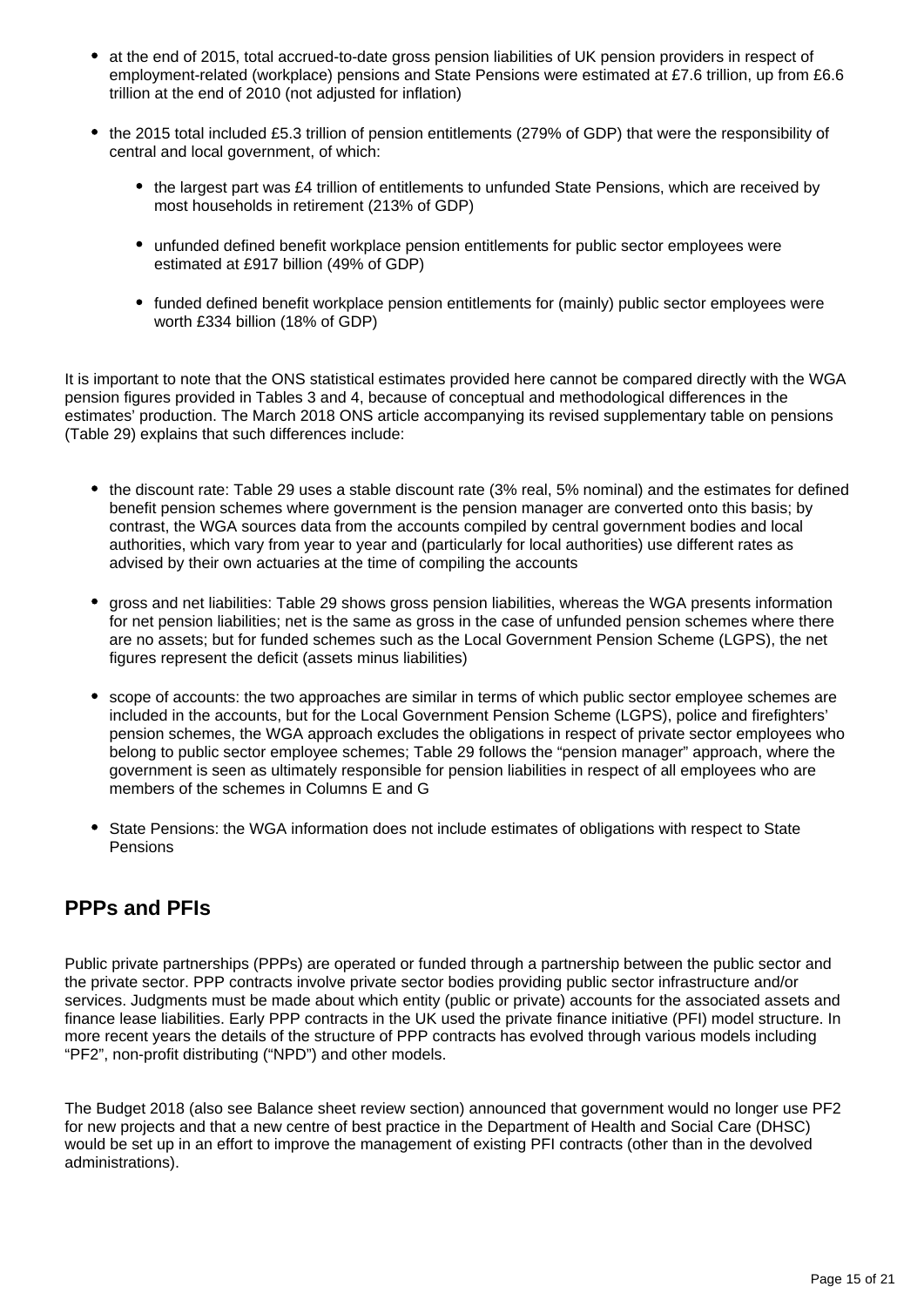[Wider measures of public sector debt, July 2011](https://webarchive.nationalarchives.gov.uk/20160112195719/http:/www.ons.gov.uk/ons/dcp171766_248137.pdf) described the history, and challenges, of PPP and PFI reporting. In the national accounts, a PPP is recorded off the government balance sheet only where the non-government partner bears most of the risks (which include construction, demand, availability, financing and guarantees) and is entitled to receive almost all the current benefits from the assets. The rules are complex, but where a PPP is classified as "off-balance sheet" there is no debt liability recorded in the government balance sheet and so no direct impact on national accounts and PSF debt measures. Although government will be making regular payments to the non-government PPP partner and, as with any other expenditure, these payments will require government financing and so will indirectly impact future debt levels.

Where a PPP is classified as "on-balance sheet", the capital costs of the scheme will be recognised as a financial (imputed) loan liability (that is, a finance lease liability) for government and this liability will increase public sector net debt. The regular payments made by government over the lifetime of the PPP cover service, interest payments and capital costs.

The imputed finance lease liability represents the government liability for future capital payments and so it reduces over time as capital payments are made.

The fundamental statistical guidance for recording PPP contracts is presently provided in **[ESA 2010](https://ec.europa.eu/eurostat/web/esa-2010)** and Manual [on Government Deficit and Debt – Implementation of ESA 2010, 2016 edition](https://ec.europa.eu/eurostat/web/products-manuals-and-guidelines/-/KS-GQ-16-001). More detailed guidance on the classification and recording of PPP assets has been provided in the **[EPEC Guide](http://www.eib.org/epec/g2g/)**, published by Eurostat and the European Investment Bank's (EIB) European PPP Expertise Centre (EPEC).

Currently, most UK PPP contracts are recorded off the government balance sheet for statistical purposes. As at end-March 2018, the UK National Accounts and PSF debt measures included approximately £6 billion in finance lease liabilities relating to on-balance sheet PPPs. By contrast it is estimated by ONS that, were off-balance sheet PPPs (under statistical guidance) to be recorded on the government balance sheet, this would lead to an approximate further £28 billion of PPP liabilities at the same point in time.

A time series for these figures is provided in the tables published alongside this article.

The Whole of Government Accounts (WGA), published by HM Treasury, also includes some PPP contracts as onbalance sheet and others off-balance sheet. The WGA applies International Financial Reporting Standards (IFRS) accounting guidance, as interpreted or adapted under the guidance of the Financial Reporting Advisory Board (FRAB). IFRS focus, in the context of PPPs, on which party is judged to have effective control over the scheme. The result of this different approach is that nearly all PPP assets and liabilities are included in the WGA as onbalance sheet for government.

The most recent (financial year ending 31 March 2017) WGA stated that (for PFI contracts):

- PFI assets are recognised on the Statement of Financial Position where the government controls or regulates the services, to whom they are provided, the price, and any significant residual interest in the asset at the end of the contract
- as at 31 March 2017, there were 715 current PFI and PF2 projects; 699 projects were operational and 16 were in construction; of these projects 631 were signed before May 2010 and have a capital value of £50.6 billion (86% of the total); there were only four PF2 projects in the portfolio at that time
- the net book value of PFI assets included in the Statement of Financial Position ("balance sheet") was £39.3 billion as at 31 March 2017 (financial year ending 31 March 2016: £38.8 billion)
- the PFI liability for the present value of capital amounts payable was £39.3 billion at 31 March 2017 (financial year ending 31 March 2016: £39.2 billion)

The financial year ending 31 March 2017 WGA also included details of: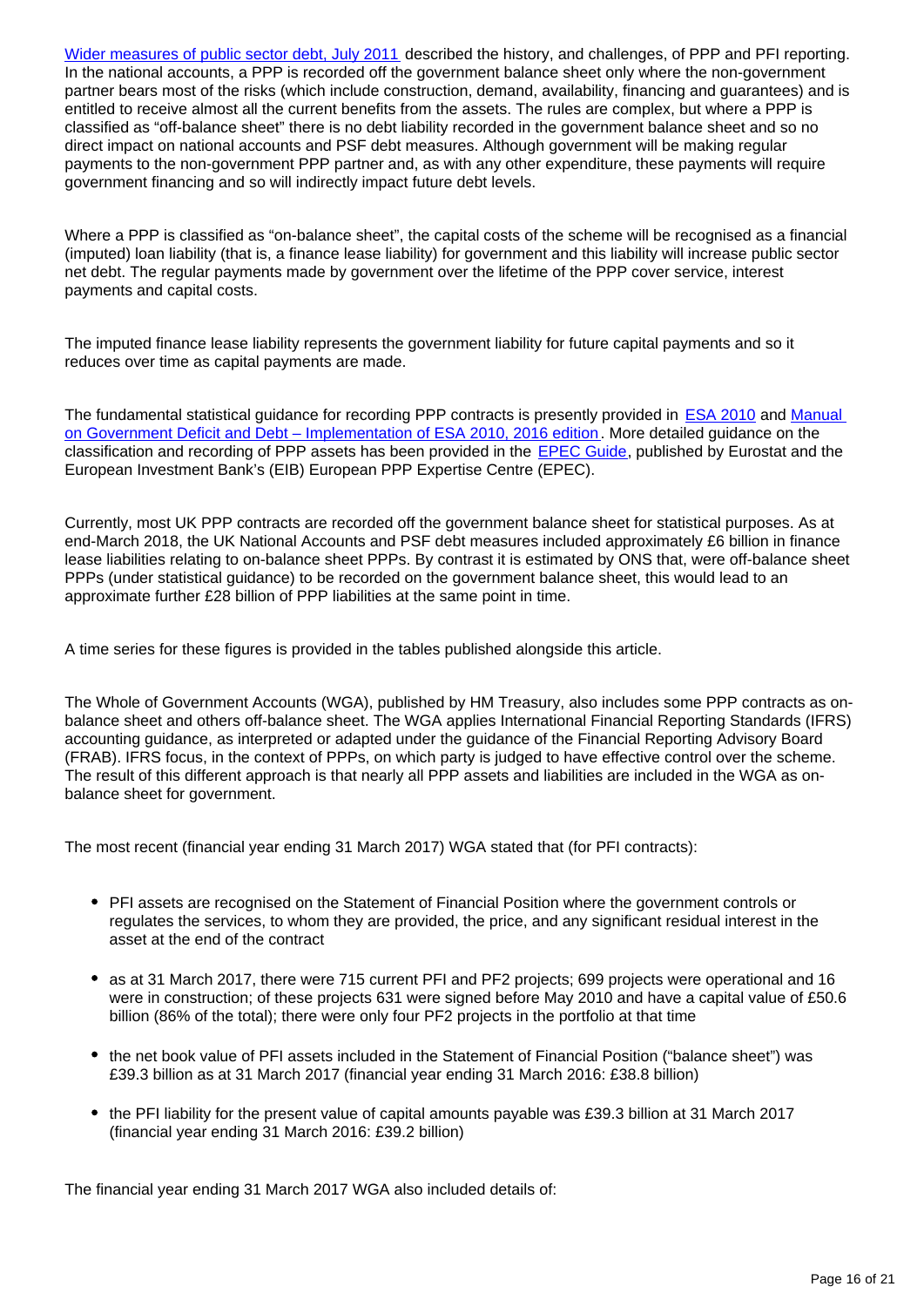- the imputed finance lease charges for on-balance sheet PFIs, at end-March 2017, which stood at £42.8 billion, net of interest (£40.5 billion at end-March 2016)
- the obligations for future periods' minimum service charges, which amounted at end-March 2017 to £89.3 billion (£95.2 billion at end-March 2016)

### **Contingencies, provisions and guarantees**

A provision is an assessment of future expenditure arising from past events. Under ESA 2010, national accounts do not usually record the creation or movement in provisions, but it does record any associated expenditure in the period in which it occurs. UK National Accounts and PSF statistics treat most provisions as contingent liabilities and so do not include them in measures of debt.

The WGA records provisions in the balance sheet and so includes them in its measure of the public sector net liabilities. The major public sector provisions are related to nuclear decommissioning and claims for alleged clinical negligence. Other provisions include a wide range of provisions across all parts of the public sector. These include provisions in relation to injury benefits, medical costs, criminal injuries compensation, legal costs, compulsory purchases, claims in respect of structural damage and diminution of value of properties affected by transport schemes, and compensation for termination of employment.

Table 5 reproduces provisions and charges recorded in the WGA.

Table 5: Provisions for liabilities and charges as reported in Whole of Government Accounts UK, financial year ending 31 March 2011 to financial year ending 31 March 2017

|                                |       |       |       |                                                         |       |       | £ billion |
|--------------------------------|-------|-------|-------|---------------------------------------------------------|-------|-------|-----------|
|                                |       |       |       | 2010-11 2011-12 2012-13 2013-14 2014-15 2015-16 2016-17 |       |       |           |
| Nuclear decommissioning 60.9   |       | 64.3  | 69.9  | 77.4                                                    | 82.9  | 181.7 | 184.9     |
| Clinical negligence            | 17.5  | 19.4  | 23.6  | 26.6                                                    | 29.3  | 57.6  | 66.6      |
| Other types of provisions 29.7 |       | 29.6  | 37.5  | 50.6                                                    | 63.1  | 66.2  | 70.7      |
| Total                          | 108.1 | 113.3 | 131.0 | 154.6                                                   | 175.3 | 305.5 | 322.2     |

Source: Office for National Statistics

The tables published alongside this article provide supplementary information on government guarantees and non-performing loans.

More widely, the WGA includes information on a range of contingent obligations and guarantees that are not included in the statement of financial position (so are not included in the WGA liabilities figure). These are not included in the balance sheet because they are associated with events that are considered possible but not sufficiently probable (or quantifiable) to be included in the balance sheet. More information on these and other potential obligations is provided in the WGA and in the [OBR's Fiscal Sustainability Reports](http://budgetresponsibility.org.uk/fsr/fiscal-sustainability-report-january-2017/).

## <span id="page-16-0"></span>**6 . Recent developments in the presentation of statistics on public sector debt**

**Alternative presentations of public sector debt statistics**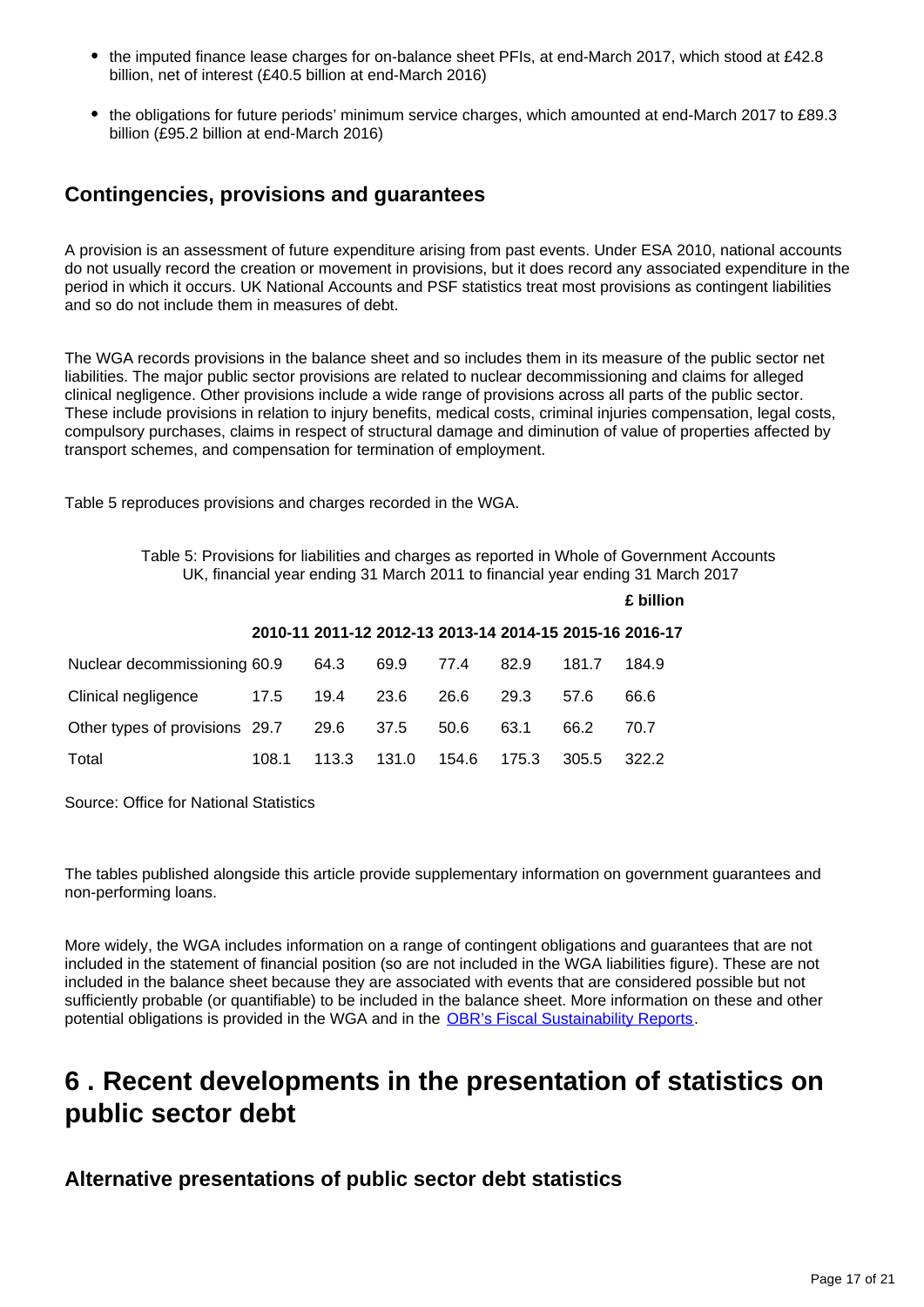#### **IMF and GFSM developments**

A July 2018 Office for National Statistics (ONS) article, [Looking ahead – developments in public sector finance](https://www.ons.gov.uk/economy/governmentpublicsectorandtaxes/publicsectorfinance/articles/lookingaheaddevelopmentsinpublicsectorfinancestatistics/2018)  [statistics](https://www.ons.gov.uk/economy/governmentpublicsectorandtaxes/publicsectorfinance/articles/lookingaheaddevelopmentsinpublicsectorfinancestatistics/2018) presented a range of developments taking place in ONS public sector finance statistics. Among these planned changes was the intention to add a set of tables compiled under alternative international statistical standards, in particular the International Monetary Fund's (IMF) recommendations for statistical presentation under its [Fiscal Transparency Code \(PDF, 250KB\),](https://blog-pfm.imf.org/files/ft-code.pdf) an international code for disclosure of information about public finances. The Code comprises a set of principles built around four pillars: fiscal reporting; fiscal forecasting and budgeting; fiscal risk analysis and management; and resource revenue management.

In July 2016, the IMF conducted a fiscal transparency evaluation, in which the UK scored highly, reflecting the "underlying strength of fiscal institutions and ongoing efforts to improve transparency of public finances". A report of the evaluation and recommendations for the UK was published by the IMF in November 2016. There were two recommendations related to fiscal reporting that ONS has been working to address:

- Recommendation 1.1b: Expanding the coverage of data on stock positions of all public sector assets and liabilities in the public sector finances (PSF), which would allow policy-makers to more effectively manage the available assets and take into account the long-term implications of current policy decisions
- Recommendation 1.1c: Adding a set of tables to the PSF, compiled under alternative international statistical standards; this would allow the PSF to include statistical data produced under a framework that is closer to international financial reporting standards (IFRS), for example, regarding the recognition of civil servants' pension entitlements and PPP (public private partnerships) arrangements, two of the largest reconciliation items between the national accounts and the Whole of Government Accounts (WGA)

ONS has largely addressed the former recommendation through its introduction of the public sector net financial liabilities (PSNFL) fiscal aggregate, which includes coverage of public sector financial assets, and work continues to improve the quality of the underlying data.

In addressing the latter recommendation, we plan to increase our compliance with the International Monetary Fund (IMF)'s government finance statistics framework (see the Government Finance Statistics Manual 2014: [GFSM 2014 \(PDF, 4.5MB\)](https://www.imf.org/external/Pubs/FT/GFS/Manual/2014/gfsfinal.pdf)), the focus of which is general government and the broader public sector and which is followed by the majority of countries in the world. Data, including that for the UK, are published in the [IMF](https://www.bookstore.imf.org/books/title/international-financial-statistics-yearbook-2018)  [Yearbook.](https://www.bookstore.imf.org/books/title/international-financial-statistics-yearbook-2018)

PSF statistics are based on national accounts concepts and rules derived primarily from European System of Accounts: ESA 2010, which in turn is based on the System of National Accounts: SNA 2008. As such, the PSF statistics are already comparable at an international level, particularly with other EU member states.

Whereas GFSM 2014 is based largely on SNA 2008, and so is consistent with ESA 2010, some differences exist due to the analytical purposes of each framework. Regarding public sector debt, the main area of divergence relates to social protection, mainly employment-related pensions. GFSM 2014 requires the liability for all unfunded employment-related pension schemes to be included in the core statistics, whereas ESA and SNA allow these to be excluded from the core accounts and reported in supplementary tables – see earlier.

A further difference related to pensions is in the recording of social contributions and social benefits. ESA and SNA record these as revenue and expense while GFSM 2014 records these as either revenue and expense or transactions in liabilities. Consequently, it is likely that estimates of public sector net borrowing (PSNB) under these frameworks would differ.

Additionally, guidance on the statistical recording of public private partnerships (PPPs) is much more prescriptive in ESA 2010 and the associated Manual on Government Deficit and Debt, than in GFSM 2014 and SNA 2008, particularly the guidance on whether the assets of the PPPs should be on or off the government balance sheet. Following the IMF's recommendation, we are considering the most appropriate recording of UK PPPs under GFSM 2014.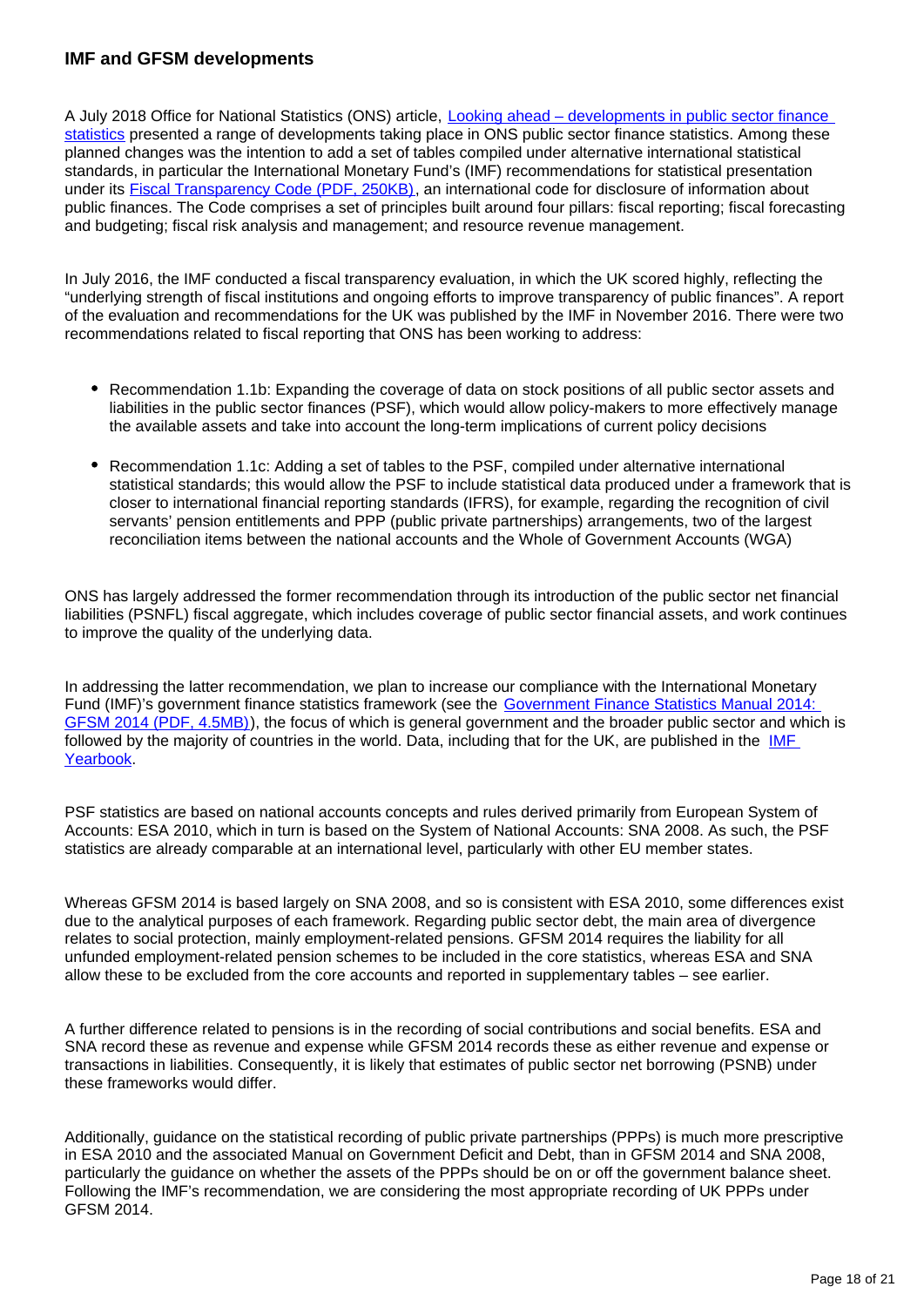#### **OBR's Fiscal Sustainability Report**

The Office for Budget Responsibility's (OBR) [Fiscal Sustainability Report 2018](https://cdn.obr.uk/FSR-July-2018-1.pdf) (FSR) (PDF, 1.7MB) provides additional information on the health of the public sector finances but, unlike the PSF statistics and the national accounts, which focus on the fiscal impact of past public sector activity, the FSR has a strong focus on the future sustainability of the public sector finances. While drawing attention to the high degree of uncertainty involved in making projections of public sector finances into the future, the OBR advises that this uncertainty cannot be used as an excuse for ignoring the challenges that lie in the future.

The FSR notes that national accounts balance sheet measures do not include contingent liabilities though, for those that are quantifiable, the Whole of Government Accounts (WGA) include estimates. The latest (financial year ending 31 March 2017) WGA include £84 billion (4% of GDP) of quantifiable contingent liabilities, at end-March 2017 (£104 billion at end-March 2016), which are costs that could arise in the future, but where the probability of each of them in isolation doing so is estimated at less than 50% (so they are not included in the headline total of liabilities).

This £20 billion reduction compared with the previous year was, the FSR explains, more than explained by a £30.4 billion fall in HM Revenue and Customs's contingent liability associated with tax litigation cases, reflecting the cessation of litigation in some cases and revised cost estimates for some ongoing cases, partially offset by a £9.8 billion increase relating to clinical negligence liabilities, due to the use of a lower discount rate to calculate compensation claims.

The FSR also notes that:

- unlike public sector net debt (PSND), and public sector net financial liabilities (PSNFL), the WGA balance sheet also includes the value of tangible and intangible fixed assets – for example, the road network and the electromagnetic spectrum respectively; these were estimated at £1,181 billion or 59% of GDP at the end of March 2017, having increased by £51 billion since the previous year's WGA
- there are significant limits to what information public sector balance sheets alone can provide about fiscal sustainability, particularly because of their retrospective focus
- that the significance of the fact that both public sector finances (PSF) statistics and the WGA balance sheet both show the public sector's liabilities outstripping its assets should not be overstated, given that, across countries and time, this has usually been the case
- there are limitations of the fiscal aggregates published within the PSF statistics, and the FSR suggests that a broader approach, such as public sector net worth, might be more useful (in line with the suggestions made in the first articles in this ONS series); in this respect, the FSR suggests that public sector net worth (PSNW) is a broader balance sheet measure that compares the public sector's liabilities with all its assets, including the non-financial and illiquid financial assets excluded from PSND, noting that public sector net financial liabilities (PSNFL) sits between these measures
- notes criticisms of PSND (and PSNW and PSNFL) as measures of public sector financial health in that they exclude potential future liabilities relating to pensions, PPPs, and so on
- notes some advantages of WGA compared with the narrow and the backward-looking national accounts, including the broader picture painted by the WGA in terms of contingent liabilities

#### **HM Treasury developments – the 'Balance Sheet Review'**

HM Treasury's [Managing Fiscal Risks: Government response to 2017 Fiscal Risks Report \(PDF, 1.3MB\),](https://assets.publishing.service.gov.uk/government/uploads/system/uploads/attachment_data/file/725913/Managing_Fiscal_Risks_web.pdf) Chapter 6, reflects the need to consider more comprehensively the public sector balance sheet when managing fiscal risks. It states, for example, that: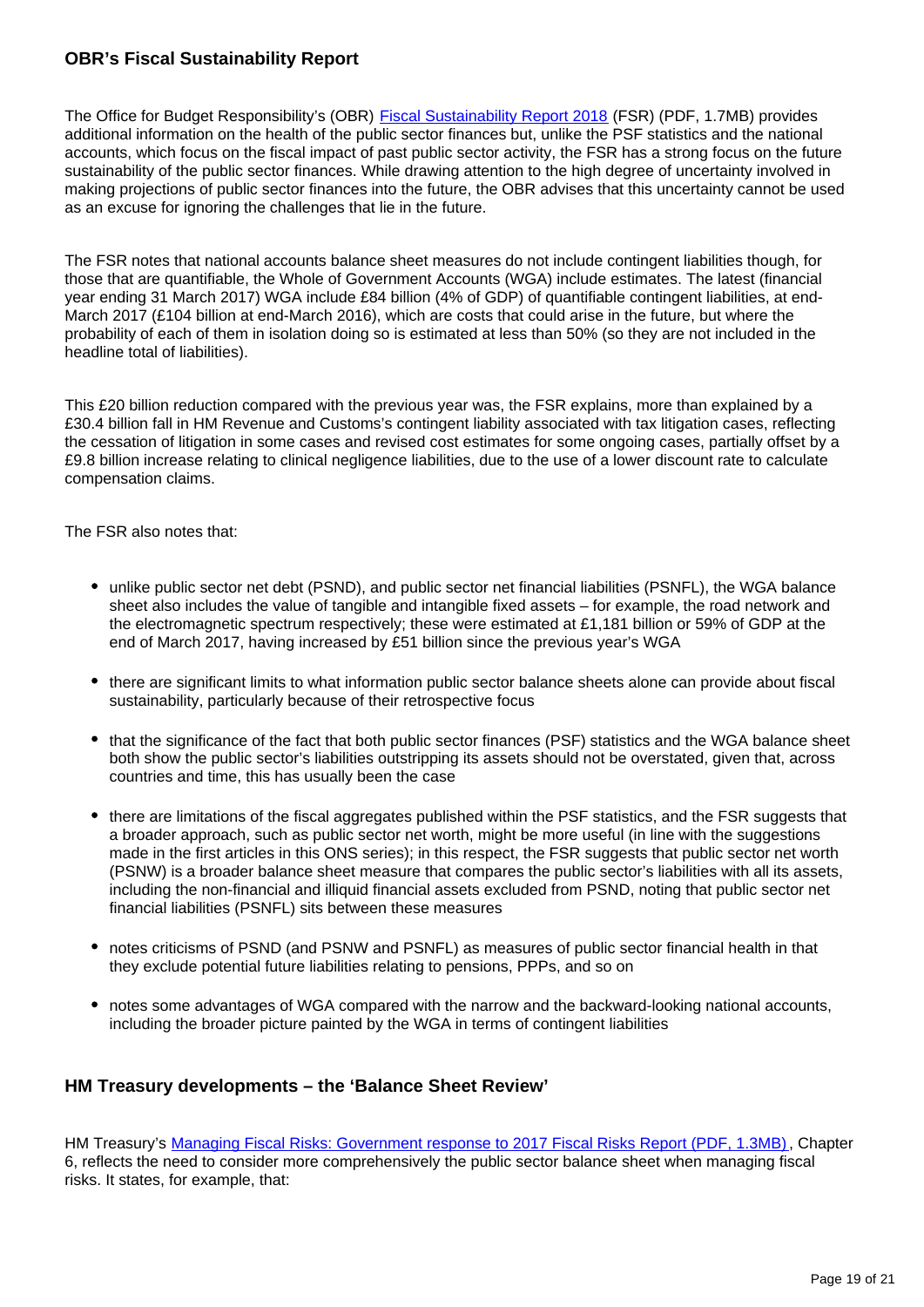"In the private sector, financial statements cover both flows (revenue and expenditure) and stocks (assets and liabilities). This ensures that financial decisions are informed by a comprehensive picture of the financial position and performance of the company and decision makers are held to account for the impact of their decisions on the company's long-run value.

"By contrast, public sector financial reporting and forecasting has typically focused on government borrowing and the stock of government debt. However, … in the UK, borrowing is only one of a range of determinants of the change in government debt which is also affected by transactions in other parts of the balance sheet – especially since the financial crisis of 2008-09. Moreover, the financial balance sheet is usually only a subset of the array of assets and liabilities typically held by governments … Taking a more comprehensive view of the government balance sheet can help to provide a more complete picture of the sustainability of the public finances and promote greater accountability for the management of public wealth".

In this context, the Budget 2018 included information on HM Treasury's planned work on a 'Balance Sheet Review' (BSR) aimed at improving the returns on the government's assets and reducing the costs of its liabilities.

It explained (paragraph 1.50) that:

"… the government … holds £1.9 trillion of assets and £4.3 trillion of liabilities, which it has a duty to manage for the benefit of current and future generations, and that the IMF had recently highlighted the benefits of improving the management of public balance sheets which could yield up to 3% of GDP annually".

The Budget 2018 provided an update on the government's progress in the following areas:

- balance sheet reporting including the government's commitment to complying with the IMF's Government Financial Statistics Manual, which requires regular statistical reporting of the entire balance sheet, starting in spring 2019
- intangible assets including how the government is aiming to achieve a better financial, economic and social return on its intellectual property and other intangible assets
- Private Finance II (PF2): the Office for Budget Responsibility (OBR)'s Fiscal Risk Report had identified private finance initiatives as a source of significant fiscal risk to government; the Budget 2018 announced that government would no longer use PF2 for new projects and that a new centre of best practice in the Department of Health and Social Care (DHSC) would be set up in an effort to improve the management of existing PFI contracts (other than in the devolved administrations)
- reducing inflation exposure, where government aims to reduce its inflation exposure through reducing the proportion of index-linked gilt issuance in a measured fashion over the medium-term
- property: government is launching its first-ever geo-spatial Digital National Asset Register to enable better management and commercialisation of its £420 billion of property assets
- debt owed to the government: government aims to improve its recovery of over £20 billion of overdue debt through new performance management measures and continued central support
- contingent liabilities: HM Treasury introduced, in 2017, stricter new controls over the issuance of guarantees and other contingent liabilities; the BSR is exploring options to improve incentives and secure appropriate compensation for the taxpayer when providing insurance to the private sector
- asset sales and loans: HM Treasury aims to introduce stricter disclosure requirements for asset sales and revised budgetary treatment for financial transactions (for example, loans) and to publish new guidance on both in December 2018; in addition, the BSR aims to improve the management of government departments' individual balance sheets; HM Treasury aims to publish the final conclusions from the BSR at Spending Review 2019